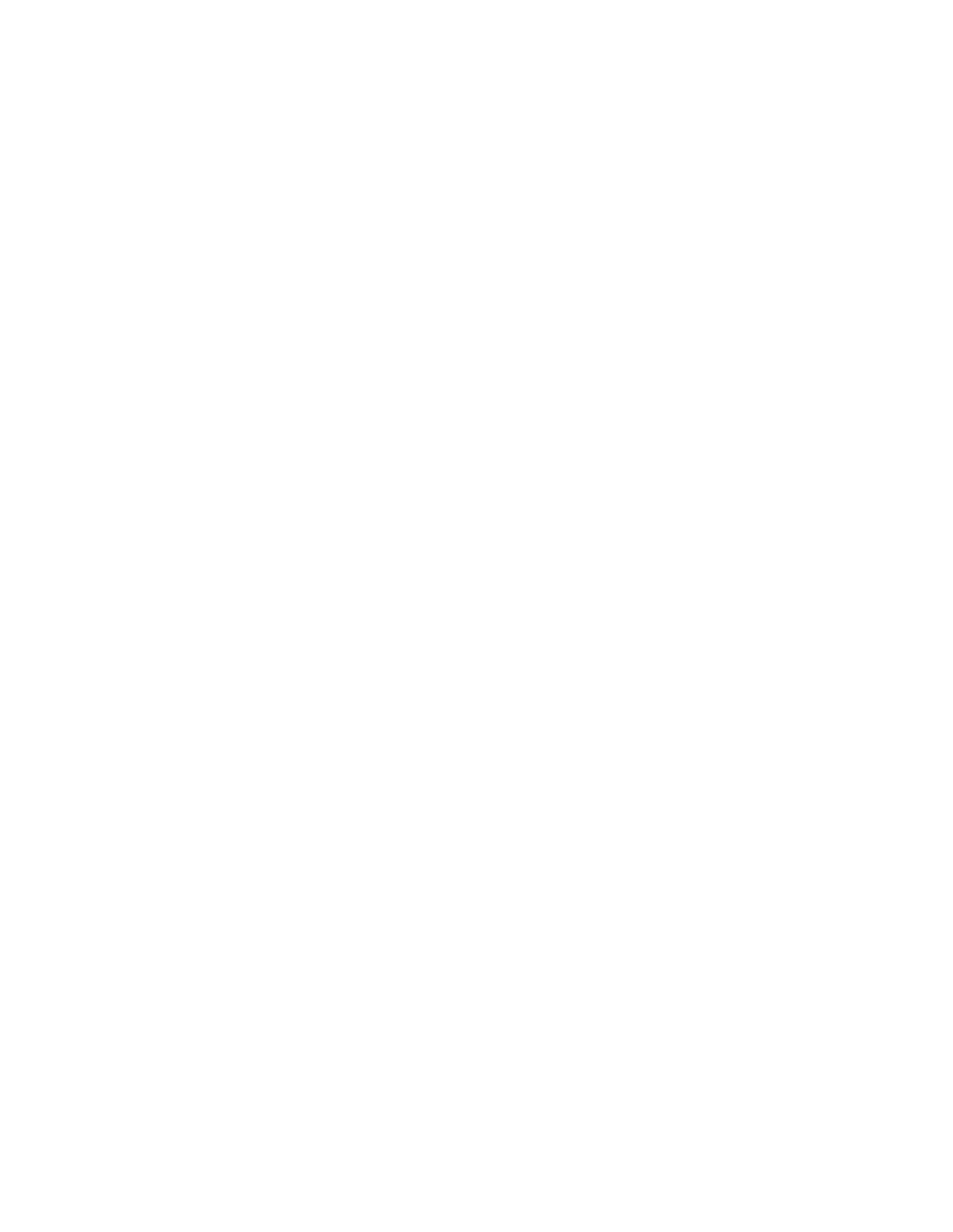# *Lawrence Family Development Charter School*

# **Table of Contents**

| LETTER FROM THE CHAIR OF THE BOARD OF TRUSTEES                              | $\mathbf{1}$ |
|-----------------------------------------------------------------------------|--------------|
| <b>INTRODUCTION TO THE SCHOOL</b>                                           | 2            |
| <b>SCHOOL PERFORMANCE AND PROGRAM IMPLEMENTATION</b>                        | $2 - 12$     |
| <b>Faithfulness Charter</b><br>I.                                           | $2 - 6$      |
| <b>Mission and Key Design Elements</b><br>٠                                 | $2 - 3$      |
| Amendments to the Charter                                                   | 3            |
| <b>Dissemination Efforts</b>                                                | 4-6          |
| <b>Academic Program Success</b><br>П.                                       | 7-9          |
| • Student Performance                                                       | 7            |
| <b>Program Delivery</b>                                                     | 7-9          |
| Social, Emotional and Health Needs                                          | 9            |
| III. Organizational Viability                                               | $9-12$       |
| Organizational Structure of the School                                      | 9            |
| <b>Teacher Evaluation</b>                                                   | 9            |
| <b>Budget and Finance</b><br>٠                                              | $10-11$      |
| FY'2017 Statement of Revenues, Expenses and Change in Net                   | 10           |
| Assets (unaudited)                                                          |              |
| Statement of Net Assets for FY'2017 (unaudited)<br>$\overline{\phantom{a}}$ | 11           |
| FY'2018 Approved School Budget                                              | 10           |
| Capital Plan for FY'2018                                                    | 12           |
| <b>ADDITIONAL INFORMATION</b>                                               | $13 - 26$    |
| Accountability Plan for SY'2016-2017<br>٠                                   | $13 - 15$    |
| <b>Recruitment and Retention Plan</b>                                       | $16 - 23$    |
| <b>School and Student Data</b>                                              | 24-25        |
| <b>Additional Required Information</b><br>٠                                 | 26           |
| <b>Key Leadership Changes</b>                                               | 26           |
| Enrollment                                                                  | 26           |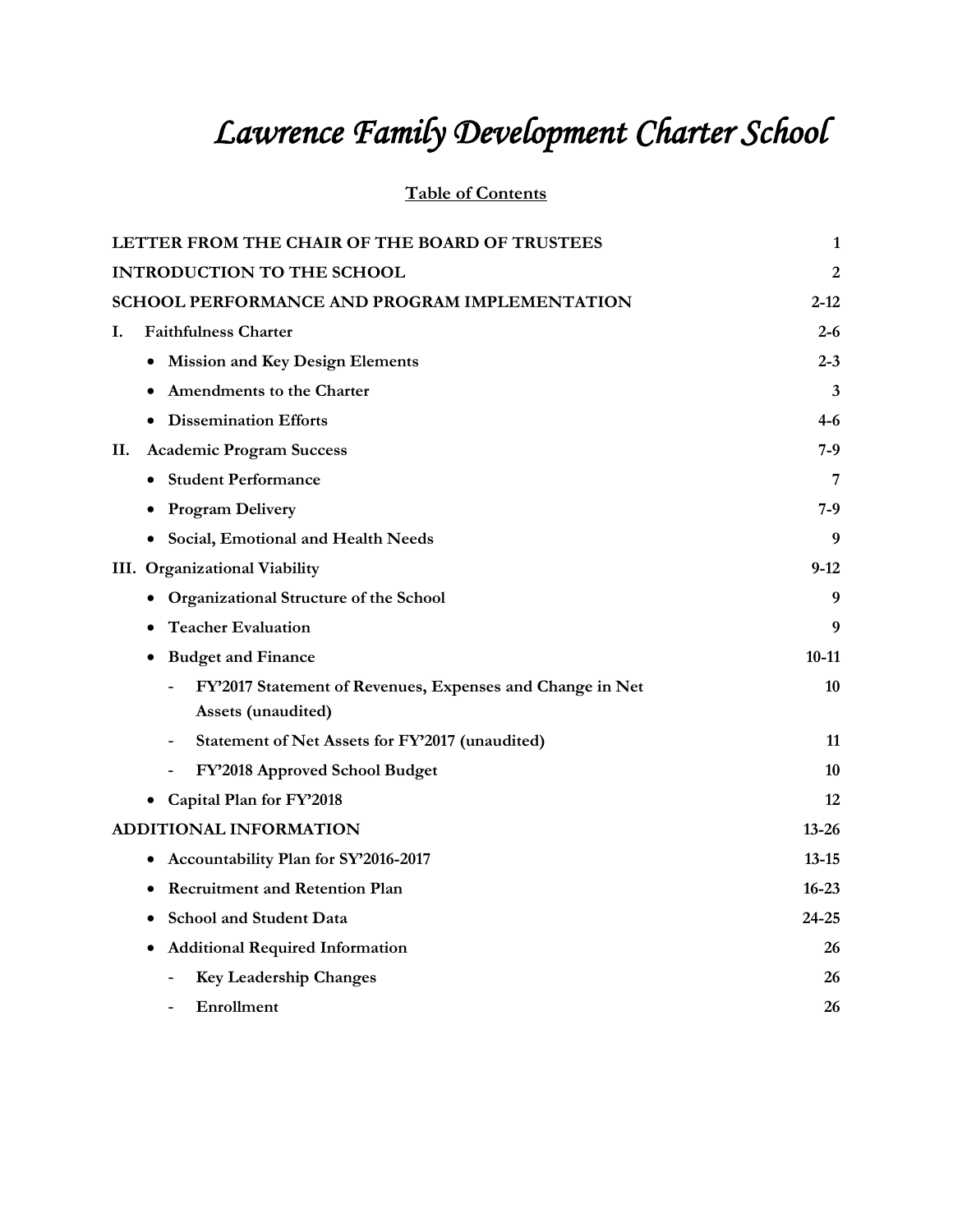#### **A MESSAGE FROM THE CHAIR OF THE BOARD OF TRUSTEES**

On behalf of the Board of Trustees, administration, teachers and staff, students and families which are served by Lawrence Family Development Charter School (LFDCS), we present this Annual Report which covers July 1, 2016 to June 30, 2017. This year LFDCS educated 714 students in grades Kindergarten 1 through 8. The school effectively managed growth which increases to 800 students by the year 2020. This SY'2016-2017 Annual Report reflects our unwavering commitment to our mission: *strengthening families and building community.*  Our major efforts and accomplishments this year are described below:

**MCAS (2016) -** Lawrence Family Development Charter School (LFDCS) once again earned outstanding results on Spring 2016 MCAS tests. Across public schools in the Commonwealth of Massachusetts, MCAS academic testing measures student achievement in English Language Arts, Math and Science. For the fifth year in a row, based on the Spring 2016 results, LFDCS ranked as a Level 1 School. Only 20% of districts and 32% of public schools across the Commonwealth of Massachusetts earned Level 1 status in 2016.

**STEM -** LFDCS expanded its use of our new STEM Center (Science, Technology, Engineering, Math) for in-school and after-school instruction. New STEM partnerships offered multiple new activities for projectbased learning, and our after school programs included a new STEM-focused Girl Scouts program as well as new robotics and engineering efforts with the Latino STEM Alliance.

**BYOT (Bring Your Own Technology Device), CHROMEBOOKS,** SCHOOLOGY **-** Lawrence Family Development Charter School continued to review, revise and expand its 3-year Technology Plan. LFDCS initiated projects and policies for grades 7 and 8 students to bring their own devices to school and access *Schoology*, the school's LMS (Learning Management System), while grades 5 and 6 students also gained access to Chromebook devices and *Schoology*. This year the school allowed all Upper School students (grades 5-8) to use 1:1 devices for instruction. In total this year, LFDCS purchased an additional 191 Chromebooks for students' use. LFDCS also executed fully online testing in SY'2016-2017 for students' benchmark tests and conducted online state-mandated assessments (ACCESS and MCAS).

**SUCCESSION PLANNING/LEADERSHIP ACADEMY -** In order to prepare for future (planned or emergency) departures from the organization of senior management, LFDCS, at the requests of its Lawrence Family Development, Inc. (Management Organization for LFDCS) Board Chair and its Lawrence Family Development Charter School Board Chair, prepared and voted on a formal succession plan. The key development aspect of succession planning preparation is offered through career pathing which was established in FY'2015 with the inauguration of LFDCS's Leadership Academy. From 2014-2017, through the systematic development of ESE certification and mentoring opportunities, LFDCS' Leadership Academy has invested in six current and emerging school leaders.

**DISSEMINATON -** Once again this year, Lawrence Family Development, Inc. shared its charter school innovative practices with the Lawrence Public Schools' Lawrence Family Public Academy (LFPA). This school turnaround project is in its third year. Mentoring of LFPA teachers by LFDCS teachers continued for a second year. This year reflected new aspects of collaboration which included LFDCS adopting the LFPA's MAP assessment tool. By LFDCS and Lawrence Public School's LFPA using a common benchmark assessment and sharing of LFDCS' curriculum, new opportunities for learning and teaching arose. Additionally, instructional technology was added to the partnership when the LFDCS' Learning Management System, *Schoology*, became a lesson planning tool at LFPA. In June 2017, to extend its commitment to dissemination and action research, LFDCS submitted proposals and was selected to provide nationally-visible sessions at the National Charter School Conference and at the EdMedia Conference. Both sessions took place in Washington, DC in June 2017.

Lawrence Family Development Charter School continues to move forward with goals of professionalism and excellence in all aspects of its work. I hope that the highlights found in this SY'2016-2017 Annual Report prompt readers and the Board of Trustees to share my enthusiasm for what the future holds for our students and staff.

Sincerely,

Raquel Bauman, EdD, Chair, LFDCS Board of Trustees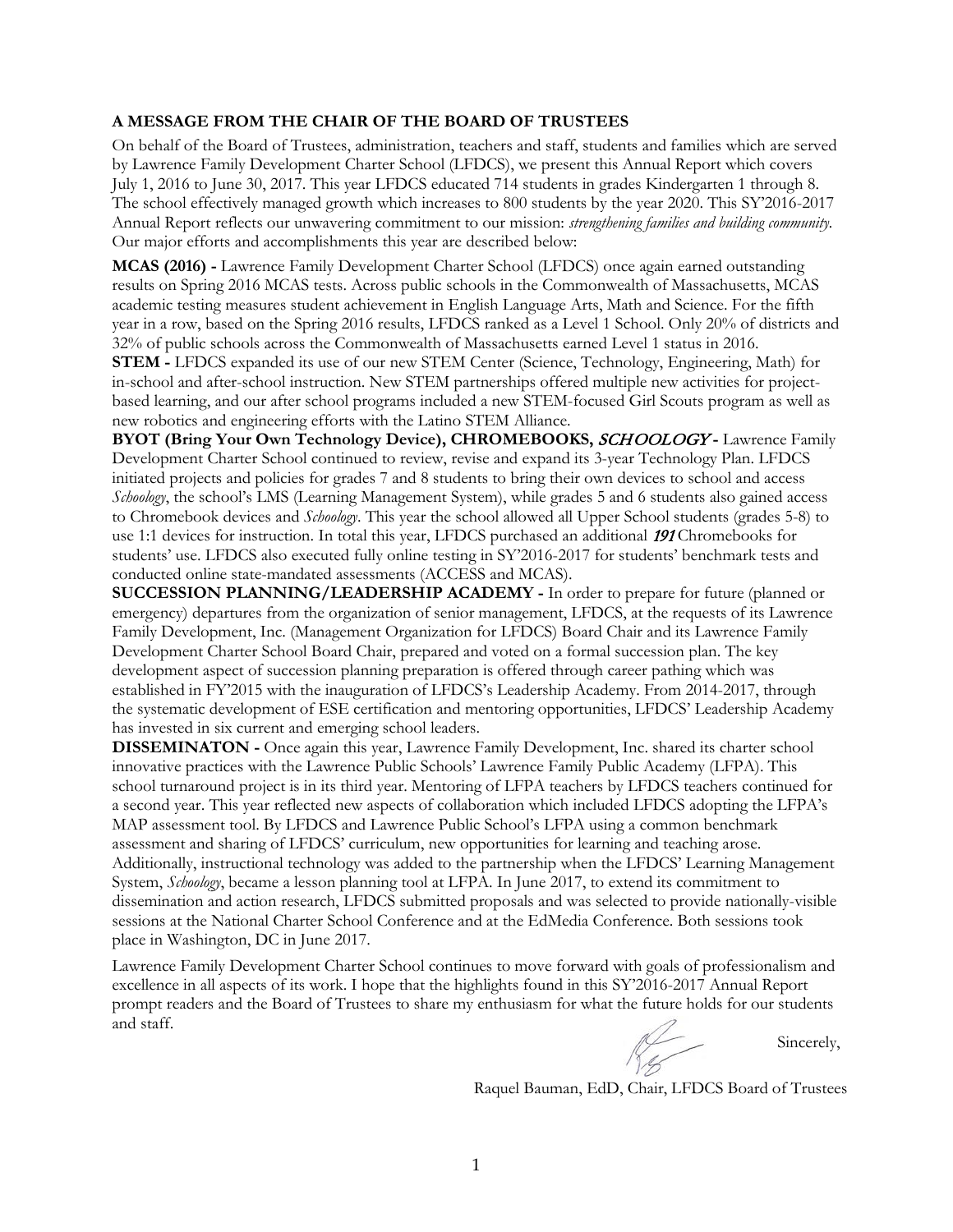# **INTRODUCTION TO THE SCHOOL**

| <b>Type of Charter</b>                     | Commonwealth                                                                             | Location                                       | Lawrence, MA              |
|--------------------------------------------|------------------------------------------------------------------------------------------|------------------------------------------------|---------------------------|
| <b>Regional or Non-</b><br>Regional?       | Non-Regional                                                                             | Districts in Region                            |                           |
| <b>Year Opened</b>                         | 1995                                                                                     | Year(s) Renewed                                | 2000, 2005, 2010,<br>2015 |
| <b>Maximum Enrollment</b>                  | $720*$                                                                                   | <b>Current Enrollment</b><br>as of 6/30/2017   | 714                       |
| <b>Chartered Grade Span</b>                | K-1-Grade 8                                                                              | <b>Current Grade Span</b>                      | $K-8$                     |
| # of Instructional Days<br>per school year | 180                                                                                      | <b>Students on Waitlist</b><br>as of $6/30/17$ | 535                       |
| <b>School Hours</b>                        | K-1-Gr. 1<br>7:45am-3:10pm<br>7:45am-3:20pm<br>Grs. $2-4$<br>7:45am-3:30pm<br>Grs. $5-8$ | Age of School                                  | 22 years                  |

\*800 students by 2020

#### **Mission Statement**

**Strong families, working in partnership with the school as advocates for academic achievement, will create an environment where every child has the opportunity to acquire the foundation skills and habits of mind that foster life-long learning, citizenship participation and personal fulfillment.**

# **SCHOOL PERFORMANCE AND PROGRAM IMPLEMENTATION**

# I. Faithfulness to Charter

# **Mission and Key Design Elements**

LFDCS, in its 22 years of existence, has maintained the philosophy of its founders based on its Mission (see above) and the Key Design Elements through which it operates its charter and sets its accountability goals. The governance structure exemplifies the mission of the school by ensuring that the board make-up consistently has parents involved at every level of the school including its governance structure.

# **Key design elements are:**

- **1. Parent Engagement -** Parents are engaged as "advocates for their children" as an essential element of our history.
- **2. Dual Language -** LFDCS designs its school with a dual-language mission to respond to the wishes of the founding parents that their language and culture would be taught.
- **3. Effective Teaching is Key -** LFDCS hires certified teachers in required fields who also hold high expectations for all students. LFDCS supports effective teaching through grade-level planning and school-wide lesson plan templates using standards-based instruction. Instructional delivery is organized in grade-level units, and lesson plans are tiered to meet the needs of all students.
- **4. Partnerships -** LFDCS recognizes that community partners bring additional learning, enrichment and opportunities to our students, and we have been consistent in inviting partners who support growth and achievement.
- **5. Governance and Leadership Structure –** Governance supports the vision and mission of LFDCS. A thirteen-member board, comprised of six directors of LFD, Inc., the Management Organization, six parents of students enrolled at the school, alumnus of the school, alumnus parents of the school and/or community stakeholders with knowledge of the school and an additional parent member, ex-officio, which serves as the parent co-chair of the School Site Council, are regularly informed through monthly board meetings on all aspects of curriculum, programs, student academic growth and any need for new policies.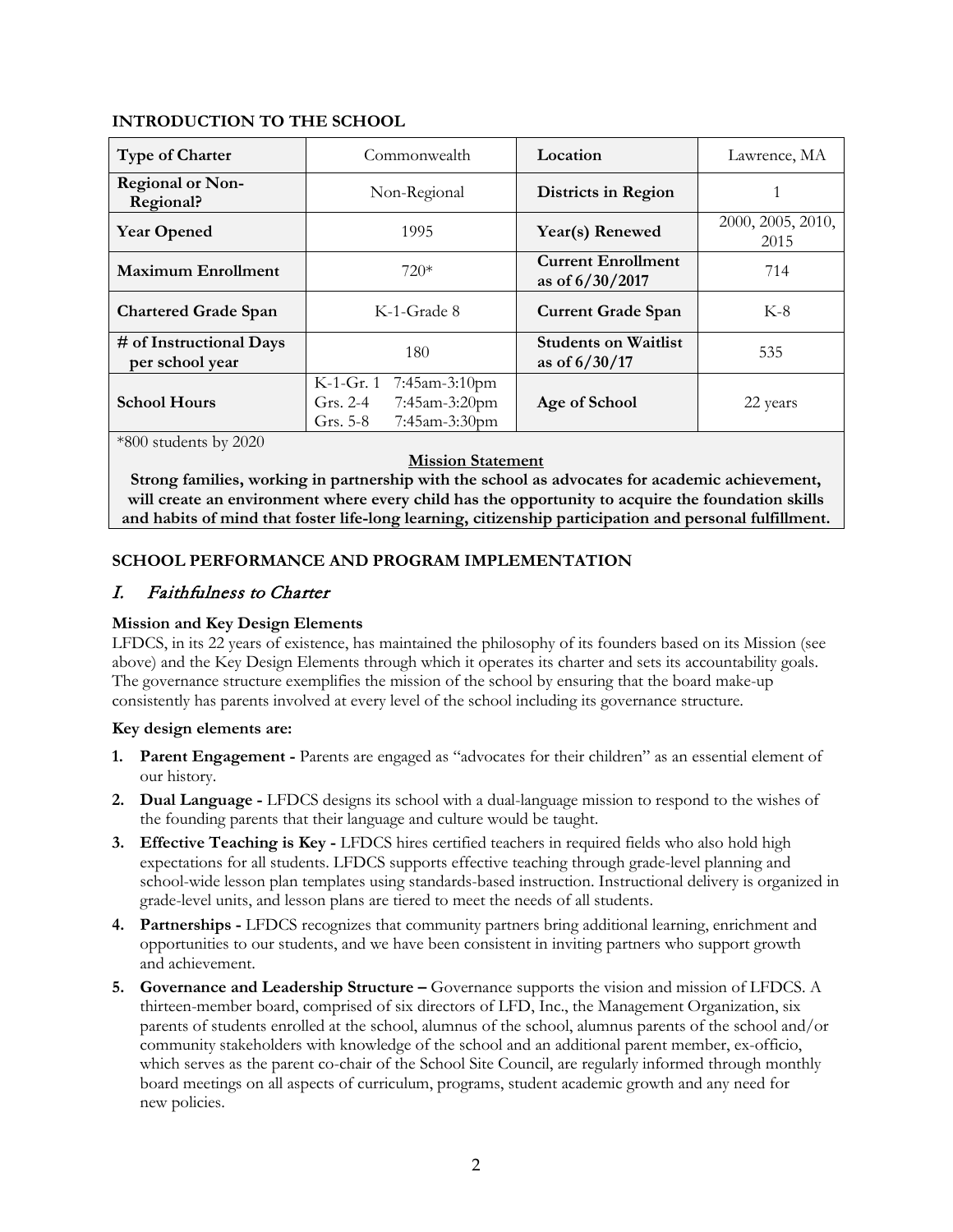The key evidence of how LFDCS implemented these design elements was demonstrated in SY'2016-2017 by:

- **Parent satisfaction** was cultivated and evaluated through use of annual parent surveys and parent participation at School Site Council and Special Education PAC evening meetings and morning coffees which provide important ways in which parents can be involved with the school.
- **Parents worked in partnership for academic achievement** this past year at Math Title Three workshops for ELL students, an Engineering Celebration, a Grade 4 State Fair and the High School and Science Fairs, while 100% of parents participated in report card conferences.
- **Parents obtained citizenship attainment, English language skills and personal fulfillment** by taking advantage of reduced cost ESL and citizenship classes at the Maria del Pilar Quintana Family Center.
- **ELL/RTI (Response to Intervention) Protocols,** led by the ELL/RTI Coordinator, organized and facilitated instructional offerings and benchmarking to assure that LFDCS met the needs of all students. The Coordinator assisted teachers in recommending needs-based groupings and students' participation in Summer and Saturday Academies, which provided beyond-the-school-day specialized instruction for students in grades 1-6. Additionally, RTI practices were adopted with success for the Lawrence Family Development, Inc.'s school turnaround project with the Lawrence Public Schools.
- **Professional development** for staff this past year focused on the foundational skills for all students. Of key importance each year is the one full week of Teachers' Orientation offerings which included: How to use MAP testing to inform instruction; instruction for Upper School teachers on the use of *Schoology* (the adopted Learning Management System), instruction for early childhood teachers on ways to develop Fine Motor Abilities, and for elementary teachers the use of "On Demand Writing" and writing resources. Throughout the year, and school-wide, professional development sessions were offered for a Special Education Intervention Team, a Blended Learning Instructional Team and for teachers' readiness to deliver lessons at Spring Math Nights. Due to LFDCS's need to update its curriculum, a professional opportunity for teachers was offered during the school year by the Principal with Math & ELA Curriculum Teams. Another focus, which will continue into SY'2017-2018, is Blended Learning where the Digital Instructor works with teachers in their classrooms, organizes monthly *Tech Talk* professional learning sessions and leads a *Technology Committee* made up of teachers who create and model exemplar lessons.
- **Partnerships** infused the STEM curriculum and offered applied learning and interdisciplinary practices while meeting curriculum standards. LFDCS expanded its use of the new STEM Center (Science, Technology, Engineering, Math) for in-school and after-school instruction by offering multiple new activities for project-based learning. After School programs included a new STEM-focused Girl Scouts program as well as new robotics and engineering efforts with the Latino STEM Alliance.

# **AMENDMENTS TO THE CHARTER**

The following amendment was submitted to ESE for approval during SY'2016-2017:

| Date    | <b>Amendment Requested</b>                                           | Approved<br>by ESE |
|---------|----------------------------------------------------------------------|--------------------|
| 4/24/17 | Approval of the LFDCS SY'2018-2019 Enrollment Policy and Application | 5/8/17             |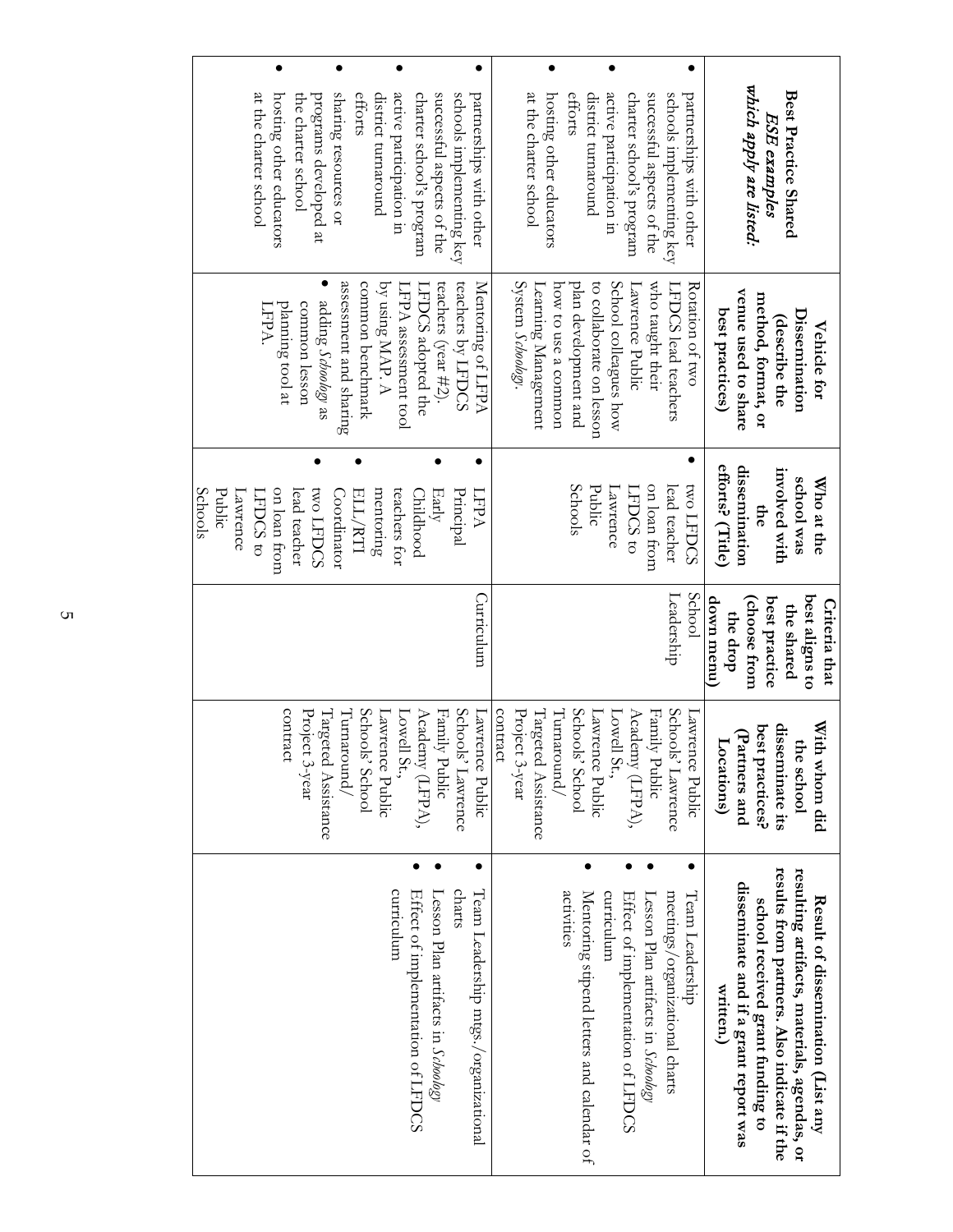| innovative school<br>conferences about its<br>practices<br>presented at professional                                                                                                                                                                                       | charter school's program<br>at the charter school<br>hosting other educators<br>successful aspects of the<br>schools implementing key<br>partnerships with other                                                                              | which apply are listed:<br>Best Practice Shared<br>ESE examples                                                                                                                                                           |
|----------------------------------------------------------------------------------------------------------------------------------------------------------------------------------------------------------------------------------------------------------------------------|-----------------------------------------------------------------------------------------------------------------------------------------------------------------------------------------------------------------------------------------------|---------------------------------------------------------------------------------------------------------------------------------------------------------------------------------------------------------------------------|
| sessions took place in<br>at the EdMedia 2017<br>School Conference and<br>and were selected to<br>submitted proposals<br>National Charter<br>visible sessions at the<br>provide nationally-<br>In June 2017, LFDCS<br>June $2017$<br>Conference. Both<br>Washington, DC in | effective Response to<br>charter school leaders<br>practices with nearly<br>School shared its RT<br>to learn components of<br>Intervention (RTI)<br>forty Massachusetts<br>program.<br>LFDCS' highly<br>Development Charter<br>awrence Family | venue used to share<br>method, format, or<br>best practices)<br>Dissemination<br>describe the<br>Vehicle for                                                                                                              |
| Teacher<br>School<br>Social Studies<br>School<br>ELL/RTI<br>Grade 1<br>Teacher<br>Coordinator<br>Instructor<br>Digital<br>Head of<br>Upper                                                                                                                                 | Coordinator<br>ELL/RTI                                                                                                                                                                                                                        | efforts? (Title)<br>dissemination<br>involved with<br>school was<br>Who at the<br>$\mathbf{m}$                                                                                                                            |
| Professional<br><b>Climate</b>                                                                                                                                                                                                                                             | Professional<br><b>Climate</b>                                                                                                                                                                                                                | best aligns to<br>down menu)<br>(choose from<br>best practice<br>Criteria that<br>the shared<br>the drop                                                                                                                  |
| of these two<br>States as attendees<br>conferences<br>attendees from<br>across the United<br>Conference                                                                                                                                                                    | Sessions)<br>Practice<br>Professional<br>Association<br>Massachusetts<br>(Community of<br>Development<br>Charter School                                                                                                                       | disseminate its<br>With<br>best practices?<br>(Partners and<br>the school<br>Locations)<br>whom did                                                                                                                       |
| Participants conference registrations and<br>shdes<br>session evaluations<br>Schoology-housed artifacts<br>RTI resources, handouts and videotapes<br>Conferences' bios of presenters and<br>Conferences' agendas                                                           | Schoology access<br>process/implementation<br>schools with the RTI<br>Requests for support to support other<br>Videotape of RTI to see a live session<br>RTI resources and registration for<br>RTI session agenda and slides                  | results from partners. Also indicate if the<br>resulting artifacts, materials, agendas, or<br>disseminate and if a grant report was<br>Result of dissemination (List any<br>school received grant funding to<br>written.) |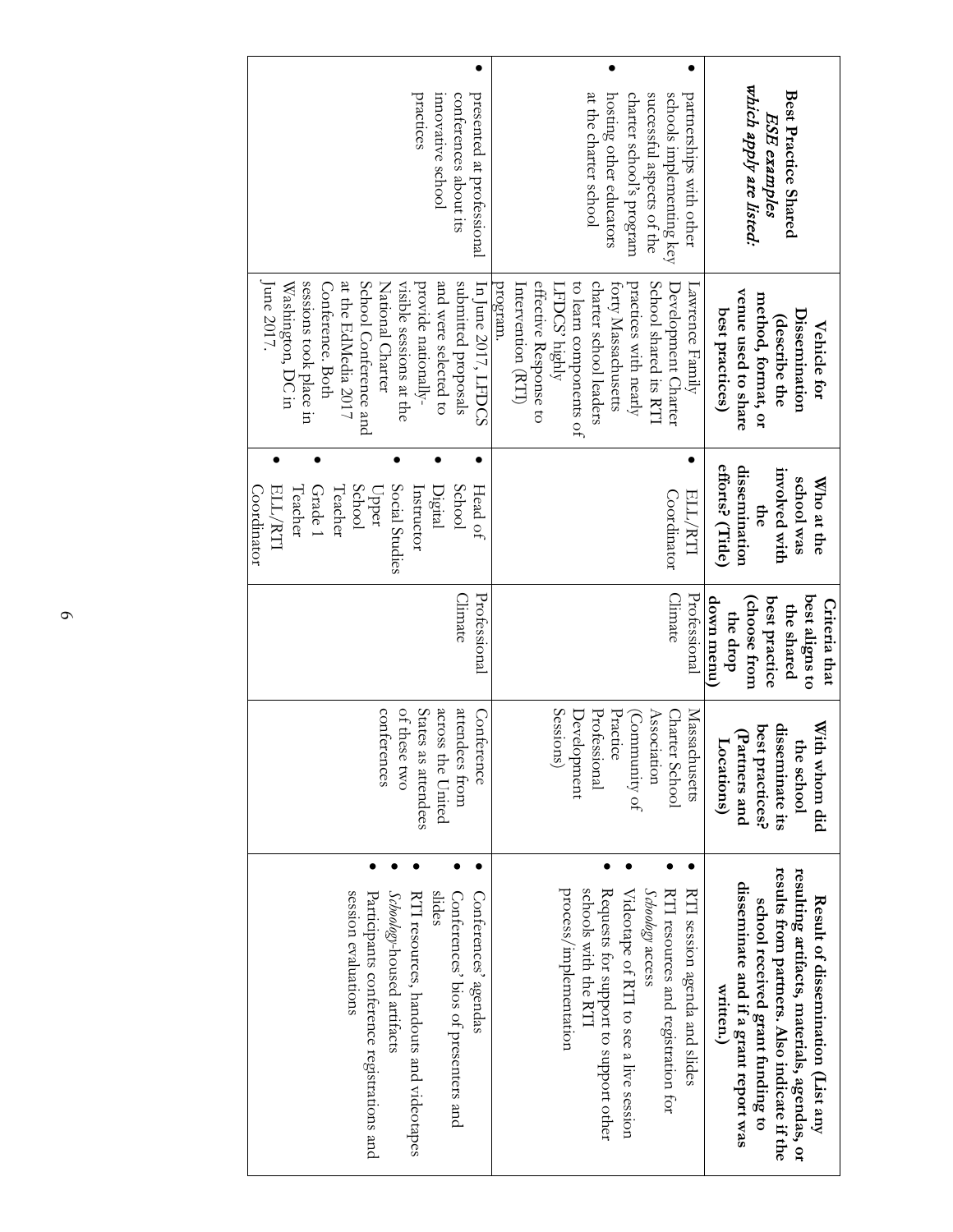# II. Academic Program Success

**1. Student Performance: MCAS data for Spring 2016 Assessments LFDCS's Report Card link is: [http://profiles.doe.mass.edu/mcas/achievement\\_level.aspx?linkid=32&orgcode=04540205&or](http://profiles.doe.mass.edu/mcas/achievement_level.aspx?linkid=32&orgcode=04540205&orgtypecode=6&Student%20Performance%20SY’2016-2017%20) [gtypecode=6&Student Performance](http://profiles.doe.mass.edu/mcas/achievement_level.aspx?linkid=32&orgcode=04540205&orgtypecode=6&Student%20Performance%20SY’2016-2017%20) SY'2016-2017**

Student performance on formative and summative assessments provide the school the opportunity to maintain strong performance on MCAS. LFDCS' academic program meets all criteria for success. Benchmark testing results are reviewed in monthly RTI meetings, and differentiated learning and the use of technology benefits all students. In SY'2016-2017 and after a pilot project in SY'2015-2016, LFDCS adopted NEA's MAP testing as a benchmarking system. MAP scores and growth are maintained and analyzed by grade and by teacher. Below is a chart to demonstrate the growth based on benchmarking for students in grades K-2-8.

|         |             | MAP – LFDCS Growth from Fall 2016 to Spring 2017 |                    |                       |
|---------|-------------|--------------------------------------------------|--------------------|-----------------------|
| Teacher | Grade       | <b>Reading Growth</b>                            | <b>Math Growth</b> | <b>Science Growth</b> |
| Average | $K - 2 - 8$ | $60.1\%$                                         | $65.0\%$           | $61.3\%$              |

# **2. Program Delivery**

During SY'2016-2017, LFDCS remained a Level 1 School: Meeting Gap-Narrowing Goals. In ELA and Mathematics, LFDCS performed at a level that meant the school's Composite Performance Index (CPI) was higher than the state's in ELA and Math by 4.7 and 5.4 respectively. In ELA students at LFDCS outperformed the state average in 5 of a total of 6 grade levels with a school-wide 77% in ELA and 70% in Math at Proficient or Advanced, and only 5% of students were assessed in the Warning category in ELA and 7% in Math.

LFDCS uses data to identify its academic priorities and refine its embedded instructional practices, and this year fully implemented the Measures of Academic Progress (MAP), a computer-based test in ELA and Mathematics for the first time. Aggregate growth from fall 2016 to spring 2017 was 60% in Reading and 65% in Mathematics. Science growth in grades 5 and 8 was 61%. The detailed reports provided by the assessment were used by teachers in planning instruction, providing needs-based groups and making data-driven decisions in Response to Intervention (RTI) meetings.

Implementation of a Learning Management System, *Schoology*, grew to include students. Not only did teachers post lesson plans and lesson materials for shared use but teachers in grades 7 and 8 set up courses for students to access from any device for completing homework, taking quizzes, responding to questions, viewing calendars of due dates and messaging teachers with questions. Teachers have begun recording lessons and uploading their videos to *Schoology* so students can review them at home while studying for a test or doing homework.

# **Curriculum**

LFDCS is aware that the ESE voted in March of 2017 to adopt revised learning standards for Mathematics and English Language Arts and Literacy. Because of the revised standards and because LFDCS continues to look for ways to strengthen teaching and learning, it has been studying possible revisions to its Mathematics and English Language Arts and Literacy curricula. Since September 2016 two teams, one each for Mathematics and English Language Arts/Literacy, have been meeting with the following objective: Review current curriculum strengths and weaknesses in reference to standards and LFDCS students' needs by using data to support their findings. To date the teams have:

- met regularly with each other and the Principal;
- learned how to do a curriculum review;
- reviewed lesson plans and curriculum maps against the standards;
- analyzed current programs for strengths and weaknesses;
- solicited information from grade level or specialist colleagues;
- used data to support their findings; and
- are working as a team to create and present a report of findings to the full staff in August 2017.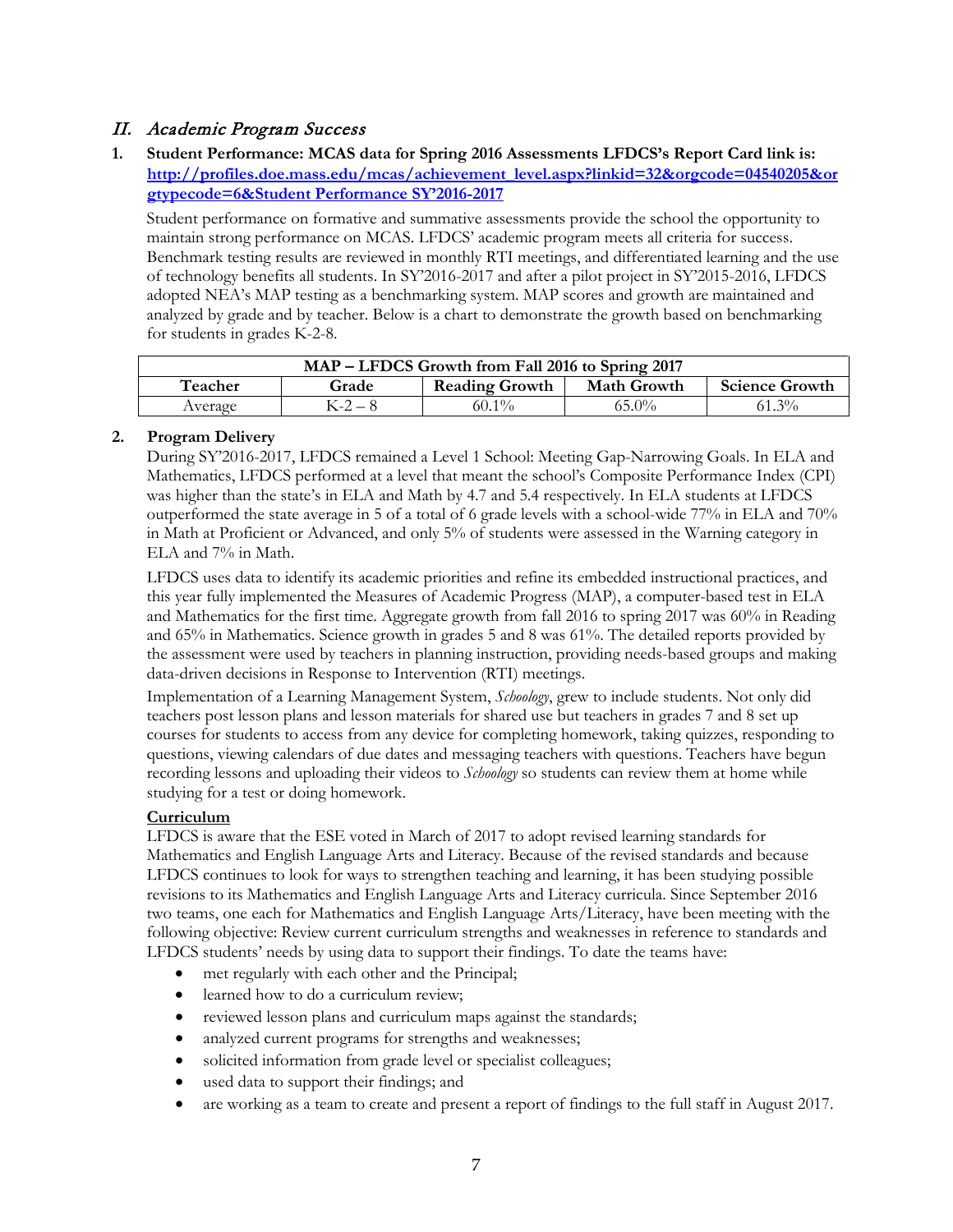The next steps, to be accomplished in SY'2017-2018, are to update all lesson plans and curriculum maps; replace the current reading series with one more current and connected to the standards and identify curricula and instructional strategies that will address student needs and updated standards.

#### **Instruction**

LFDCS staff has a commitment to high-quality instruction for all students and continues to improve instruction to meet all students' needs. This year's focus was researching blended learning as a way to differentiate and personalize learning. The Blended Learning Leadership Team experimented and reported on means and methods of increasing technology in instruction during monthly *Tech Talk* professional development. The Digital Instructor, a Head of School and teachers visited a Blended Learning School in Rhode Island to see what is possible in integrating technology to personalize learning. Two teachers piloted blended learning during Saturday Academy, and once MCAS scores are available for those students, we will assess the students' growth on targeted areas.

# **Assessment and Program Evaluation**

New assessments used in SY'2016-2017: Measures of Academic Progress (MAP) in ELA and Math and Spanish benchmark tests. Results were used as part of the discussion of each student at RTI meetings to plan interventions for individual students. This year, LFDCS will have its Coordinated Program Reviews to evaluate program compliance in Title One, Title Three, Special Education and Civil Rights.

# **Support for Diverse Learners**

Teachers were expected to plan for all levels of students including students who may need interventions to reach a standard and students who are already meeting a standard. Special education teachers, ESL teachers, classroom teachers, Title One teachers and support staff met weekly to plan differentiated lessons to reach all learners.

#### **English Language Learners (ELLs)**

In SY'2016-2017 LFDCS' student body was 98.2% Hispanic; 57.8% of which were identified that English was not their first language. All teachers plan for addressing these students' needs in every lesson using the common template. English as a Second Language teachers worked in a push-in and pull-out model to strengthen these students' language skills and vocabulary.

#### **Special Education**

In SY'2015-2016 a team of regular education and special education teachers worked together as a Special Education Intervention Strategy Team to research and build a portfolio of intervention strategies commonly used by special educators but are also appropriate for all students. They were posted on Schoology for all teachers to use. This past year, a team of different regular education and special education teachers added to these files after researching and developing special education interventions; piloting the intervention and collecting qualitative and quantitative data; developing a master list of special education intervention strategies and posting the interventions on Schoology. This team will present these interventions during August Teacher Orientation Week.

#### **Science**

Lawrence Family Development Charter School is aware that the Board of Elementary and Secondary Education has directed the Commissioner to incorporate standards into the 2016 Massachusetts Science and Technology/Engineering Curriculum Framework (January 2016) and that the Board voted to adopt revised learning standards for Mathematics and English Language Arts and Literacy (March 2017). The Lawrence Family Development Charter School (LFDCS) has adopted the Massachusetts 2016 Science and Technology/Engineering Standards and is working to incorporate these standards into the School's Science and Technology/Engineering Curriculum Framework. LFDCS currently uses the Science Crosswalk of 2016 MA STE Standards to 2001/2006 Standards in order to align its K-1-grade 8 science curriculum to the 2016 Science and Technology/Engineering Standards and prepare for the 2018 MCAS Science and Technology Examination.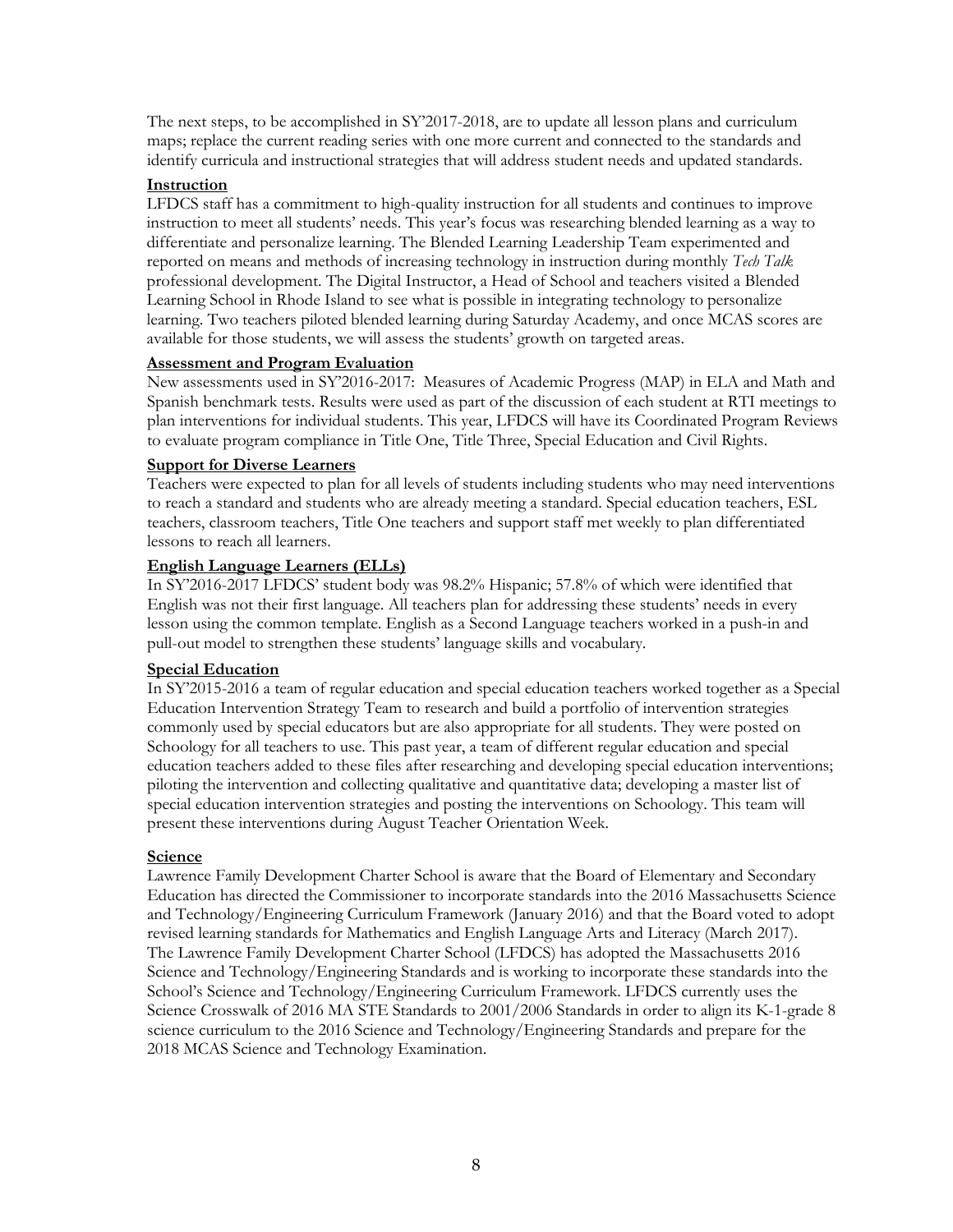LFDCS, as requested by ESE, has an integrated approach for grades Pre-K-8 which reflects the multidisciplinary nature of Science and Technology/Engineering and research on science learning, curriculum and instruction. Lawrence Family Development Charter School's STEM model for SY'2017- 2018 recognizes that:

- Science is complex and multidisciplinary;
- Research on learning in science develops through interdisciplinary connections and not through isolated concepts or practices and effective research-based practices for curriculum and instruction in science and engineering.

LFDCS has determined the following for Time on Learning for Science and Technology/Engineering:

- Students in K-1–Grade 1 will spend 2 hours per week on STEM curriculum
- Students in Grade 2-4 will spend 3 hours per week on STEM curriculum
- Students in Grades 5-8 will spend 5 hours per week on STEM curriculum

For assessment of Science and Technology/Engineering standards, students in all grades of LFDCS will participate in computer-based MCAS testing in the spring of 2018 including science and engineering testing in a minimum of grades 4, 5, 7 and 8 for ELA, Mathematics and STE and strives to also use computer-based Science and Technology/Engineering tests in grades 3 and 6.

# **3. Social, Emotional and Health Needs**

This past year, special components of the RTI program at the Academy for Early Academic Preparation focused on the social-emotional needs of students. A de-escalation room was built at the Academy as needed for children. During the "Welcome Back" teachers' orientation, teachers learned de-escalation techniques, and a smaller group of teachers were trained in restraint via CPI training. LFDCS's Expulsion Policy (required by ESE) is part of the Parent/Student Handbook and accounts for required updates for special education students. Parent workshops on behavior management and contracted services for individual student support was again provided this year through *Blueskies Wellness*.

# III. Organizational Viability

# **ORGANIZATIONAL STRUCTURE OF THE SCHOOL**

There were no changes to the SY'2016-2017 Organizational Chart.



**\*do work for LFDCS but are employed by LFD, Inc., the management organization for LFDCS**

# **TEACHER EVALUATION**

For SY'2016-2017, LFDCS continued to use the Massachusetts Model System of Educator Evaluation (MA Model) to evaluate certified teachers and other certified educators which now includes the Principal, Assistant Superintendent and Superintendent who require an ESE license.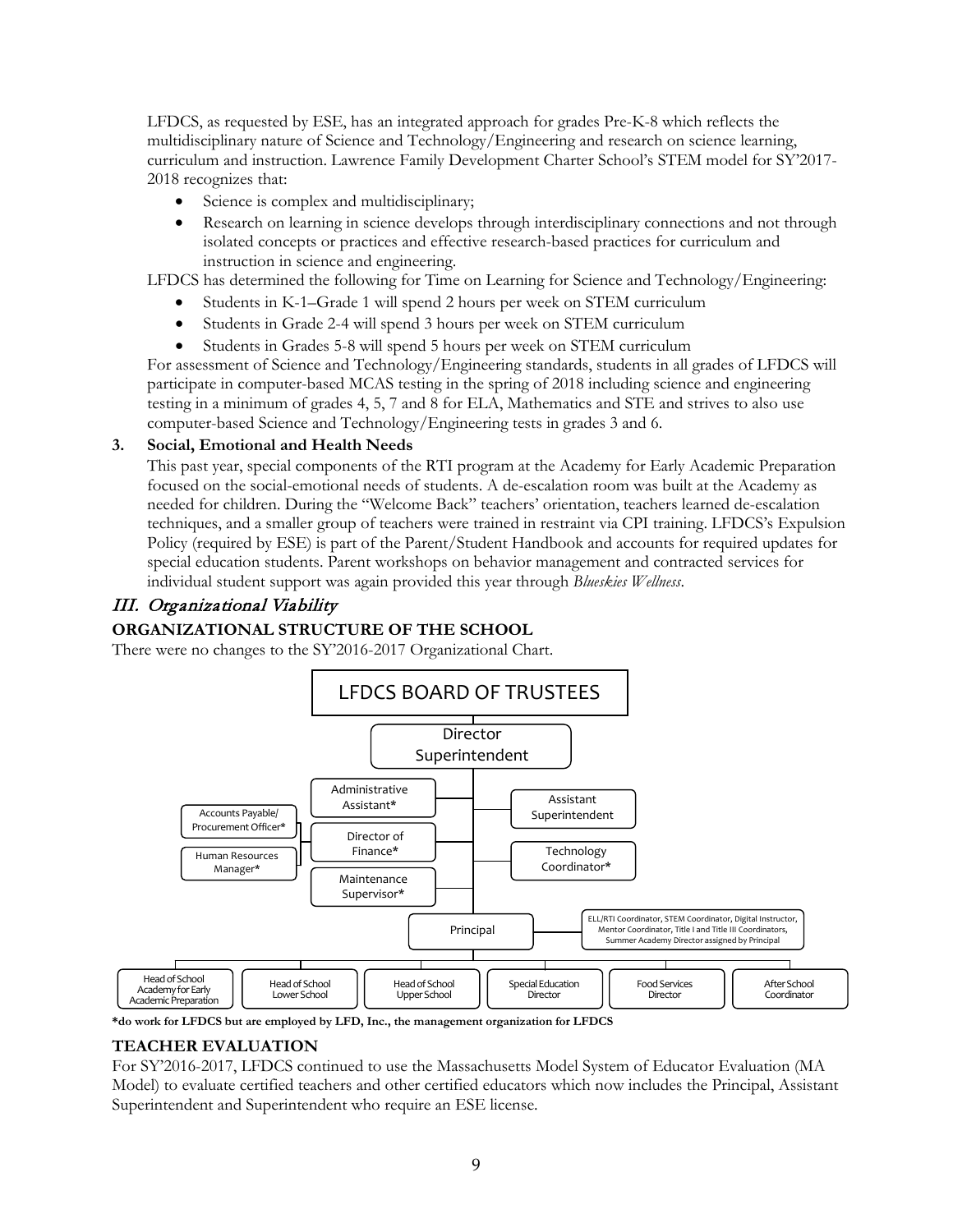# **BUDGET AND FINANCE**

#### **LAWRENCE FAMILY DEVELOPMENT CHARTER SCHOOL**

# **Statements of Activities and Changes in Net Assets (unaudited) and FY'2018 Budget**

*(approved by LFDCS Board of Trustees 5/10/17)*

#### **Year ended June 30, 2017**

|                                   |              | <b>APPROVED</b> |
|-----------------------------------|--------------|-----------------|
|                                   | 2017         | 2018 BUDGET     |
| <b>REVENUES AND SUPPORT</b>       |              |                 |
| <b>Tuition and Fees</b>           | \$9,001,285  | \$9,303,648     |
| State grants                      | \$10,173     | \$9,000         |
| Federal grants                    | \$1,111,045  | \$1,095,000     |
| <b>Donations</b>                  | \$127,287    | \$148,000       |
| <b>Food Service</b>               | \$36,262     | \$36,800        |
| Special events, net               | 0            | \$9,000         |
| <b>Investment Return</b>          | \$9,063      | \$2,000         |
| <b>Participant Fees</b>           | \$423,710    | \$402,000       |
| Pension revenue from state        | \$705,993    | \$700,000       |
| <b>Temporarily Restricted</b>     | \$60,301     |                 |
| <b>TOTAL REVENUES AND SUPPORT</b> | \$11,485,119 | \$11,705,448    |
| <b>EXPENDITURES</b>               |              |                 |
| Salaries, taxes and benefits      | \$7,661,876  | \$8,081,988     |
| <b>Administrative Expenses</b>    | \$821,767    | \$949,610       |
| <b>Instructional Expenses</b>     | \$539,571    | \$353,500       |
| <b>Student Services</b>           | \$514,093    | \$567,700       |
| <b>Facilities</b>                 | \$1,535,587  | \$1,677,000     |
| <b>TOTAL EXPENDITURES</b>         | \$11,072,894 | \$11,629,798    |
| Net Ordinary Income               | \$412,225    | \$75,650        |
| Depreciation                      | \$110,428    | \$120,000       |
| <b>CHANGE IN NET POSITION</b>     | \$301,797    | (544, 350)      |
| <b>NET POSITION</b>               |              |                 |
| <b>BEGINNING OF YEAR</b>          | \$3,030,945  | \$3,332,742     |
| NET POSITION, END OF YEAR         | \$3,332,742  | \$3,288,392     |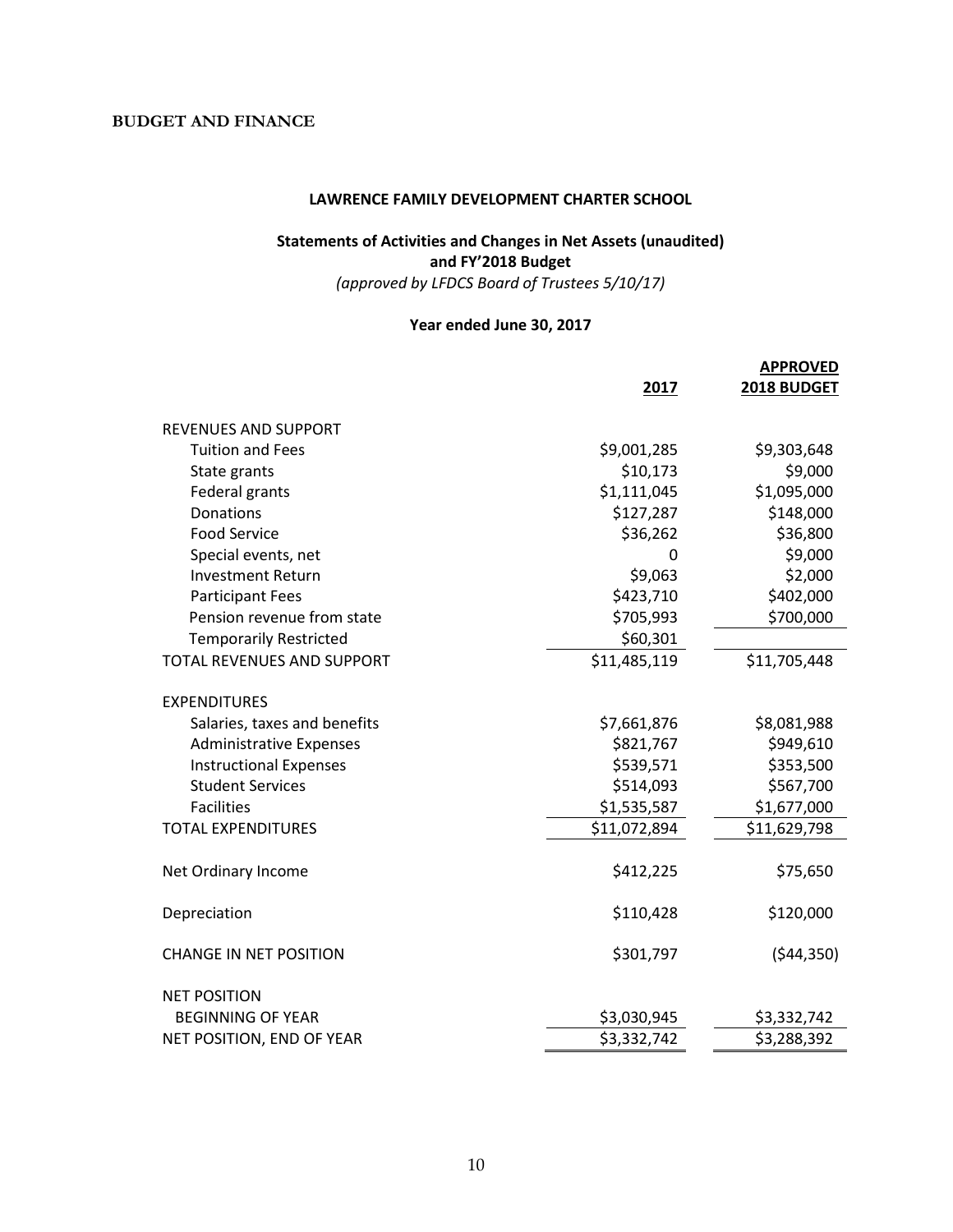# **LAWRENCE FAMILY DEVELOPMENT CHARTER SCHOOL**

# **Statements of Net Assets (unaudited)**

# **June 30, 2016 and 2017**

# **ASSETS**

|                                                |                                   | 2017          | 2016           |
|------------------------------------------------|-----------------------------------|---------------|----------------|
| <b>Current Assets:</b>                         |                                   |               |                |
| Cash and Cash Equivalents                      |                                   | \$2,556,024   | \$2,959,037    |
| Accounts Receivable, deemed fully collectible  |                                   | \$1,046,101   | \$197,331      |
| <b>Related Party Receivable</b>                |                                   | \$25,000      | \$76,303       |
| Prepaid Expenses/Deposits                      |                                   | \$15,924      | \$23,682       |
| <b>Total Current Assets</b>                    |                                   | \$3,643,049   | \$3,256,353    |
| Property and Equipment:                        |                                   |               |                |
| Leasehold Improvements                         |                                   | \$727,376     | \$727,376      |
| <b>Furniture and Equipment</b>                 |                                   | \$305,840     | \$305,840      |
| Technology                                     |                                   | \$503,666     | \$487,368      |
| Vehicles                                       |                                   | \$86,863      | \$68,863       |
| <b>Total Property and Equipment</b>            |                                   | \$1,623,745   | \$1,589,447    |
| Less: Accumulated Depreciation                 |                                   | (\$1,258,560) | (51, 148, 131) |
| Property and Equipment, Net                    |                                   | \$365,185     | \$441,316      |
| <b>TOTAL ASSETS</b>                            |                                   | \$4,008,234   | \$3,697,669    |
|                                                | <b>LIABILITIES AND NET ASSETS</b> |               |                |
| <b>LIABILITIES</b>                             |                                   |               |                |
| <b>Current Liabilities:</b>                    |                                   |               |                |
| <b>Accounts Payable and Accrued Expenses</b>   |                                   | \$91,899      | \$31,228       |
| <b>Related Party Payable</b>                   |                                   | \$0           | \$12,529       |
| Wages and Related Payable                      |                                   | \$583,593     | \$622,967      |
|                                                | <b>TOTAL LIABILITIES</b>          | \$675,492     | \$666,724      |
| <b>COMMITMENTS AND COINTINGENT LIABILITIES</b> |                                   |               |                |
|                                                |                                   |               |                |
| <b>NET ASSETS</b>                              |                                   |               |                |
| Unrestricted                                   |                                   | \$3,272,441   | \$3,030,945    |
| <b>Temporarily Restricted</b>                  |                                   | \$60,301      |                |
|                                                |                                   | \$3,332,742   | \$3,030,945    |
|                                                |                                   |               |                |
| TOTAL LIABILITIES AND NET ASSETS               |                                   | \$4,008,234   | \$3,697,669    |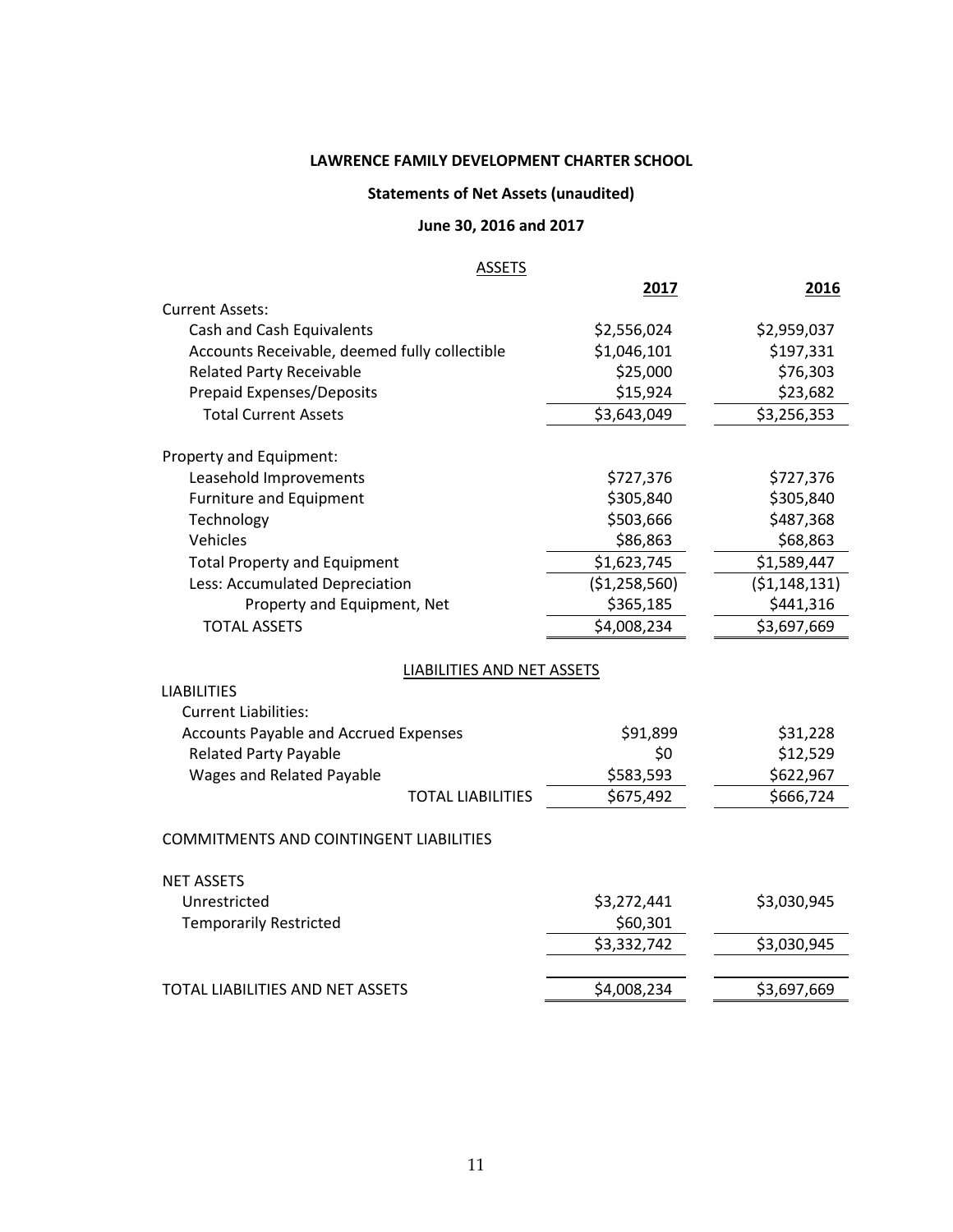#### **CAPITAL PLAN FOR SY'2017-2018**

For SY'2016-2017, as our enrollment grew and classroom space was acquired, a large assembly room, gymnasium and art and music rooms were needed. Initially explored was building a new gymnasium on the Lower School site. Although Lawrence Family Development contemplated constructing a new gymnasium building at 34 West Street, the design and cost of the needed space proved to be estimated between \$2.6-\$2.9M, and it was then decided that locating gymnasium space to rent would be more cost effective. Lawrence Family Development, Inc. (Lawrence Family Development Charter School's management organization) was then informed of gymnasium space located on Haverhill Street in Lawrence's upper Tower Hill, currently owned by the Lawrence Housing Authority, and available to rent in SY'2017-2018. The building has been assessed by the Lawrence Family Development Facilities Committee, and as a rental, presents as an excellent alternative to constructing a building at 34 West Street.

In SY'2017-2018, the addition of another 5<sup>th</sup> grade classroom means growth to the Upper School (400 Haverhill Street). Due to the STEM Center's opening and the relocation of Upper School science teachers and instruction, the Upper School now has space to accommodate the planned student enrollment growth. LFDCS anticipates for 2017 and beyond that we will occupy all available classroom spaces at 404 Haverhill Street. As these additions to the student population occur, LFDCS yearly budgets materials and furniture at \$5,000 per classroom. This budget is also supported by fundraising for supplementary resources from private foundations, corporate donations and individual donors. LFDCS also benefits from a relationship with *The Furniture Trust* which provides access for LFDCS to high-quality, discarded corporate equipment and furniture donations*.* 

#### **Project Financing**

Originally \$2.6-\$2.9M to build a new gymnasium, reduced to \$500,000-\$700,000 for build-out of rental space in SY'2017-2018

LFDCS is finalizing a long-term rental agreement with the Lawrence Housing Authority building on Haverhill Street in Lawrence's upper Tower Hill for the use of this building which has adequate space for our gymnasium needs. The Board of Trustees has approved a budget for renovations and authorized expenditures to rent this gymnasium space within existing budgets and reserve funds.

In June, 2015 the building debt for the campus buildings and improvements were refinanced through a Mass. Development Bond and debt package at a rate of 3.4% with Enterprise Bank. The remaining balance of the Mass. Development Bond to Enterprise Bank of approximately \$500,000 is in an escrow account and is in reserve to fund build-outs for physical education and multipurpose room space.

**Capital Reserve Account –** Once the building's build-out as a rental is available, the building will be used in SY'2017-2018 and will be maintained and assessed for renovations annually by the Maintenance staff. Lawrence Family Development Charter School has a reserve of funds which could be used for build-outs and maintenance; however, because Lawrence Family Development Charter School rents from Lawrence Family Development, Inc., most facilities and expenses are handled by LFD, Inc. versus LFDCS.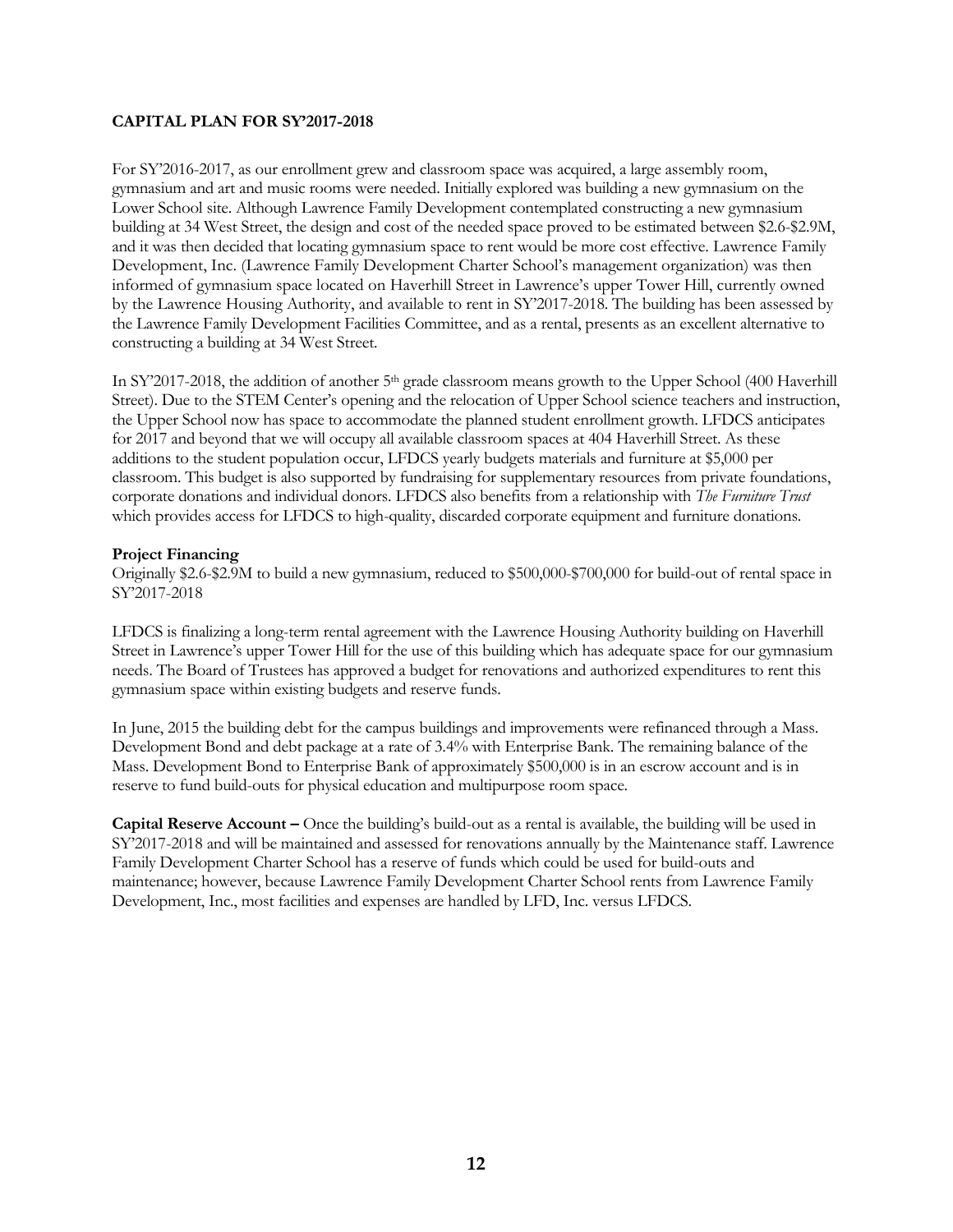# **ADDITIONAL INFORMATION**

# **ACCOUNTABILITY PLAN PERFORMANCE FOR SY'2016-2017**

# I. Faithfulness to Charter

|                                                                                                                                                                                                                                                                           | 2016-2017<br>Performance | Evidence                                                          |
|---------------------------------------------------------------------------------------------------------------------------------------------------------------------------------------------------------------------------------------------------------------------------|--------------------------|-------------------------------------------------------------------|
| Key Design Elements: Parent Engagement<br>Objective: Lawrence Family Development Charter School parents are meaningfully and consistently<br>involved in educational decisions; participate in trainings and satisfaction surveys and have roles in school<br>governance. |                          |                                                                   |
| Measure: (Reach Goal)<br>1. Annually, for each of the first three academic terms,<br>100% of parents participate in parent conferences.                                                                                                                                   | Met                      | $100\%$<br>Teachers' Sign-in Sheets                               |
| Measure:<br>2. Parents of grade K-1 students will have a home visit<br>by the Academy Head of School and Parent Liaison to<br>ensure successful student transition to school. School<br>target will be to visit 95% of parents of grade K-1<br>students each year.        | Met                      | $100\%$<br>Home Assessment and<br>social/emotional data collected |
| Measure:<br>Each year, 90% of grade K-1 parents will attend a<br>3.<br>"Right from the Start" training and receive a<br>certificate of completion.                                                                                                                        | Met                      | $90.4\%$<br>Parent Sign-In Sheet<br>Certificates of completion    |

# II. Academic Program Success

|                                                                                                                                                                                                                                                                                                                                                 | 2016-2017<br>Performance                              | Evidence                                                                                                                                                |
|-------------------------------------------------------------------------------------------------------------------------------------------------------------------------------------------------------------------------------------------------------------------------------------------------------------------------------------------------|-------------------------------------------------------|---------------------------------------------------------------------------------------------------------------------------------------------------------|
| Key Design Element: Dual Language<br><b>Objective:</b> As demonstrated on formative and summative assessments, LFDCS fosters academic language<br>acquisition on all WIDA standards in a dual-language Spanish language program and through ESL in the<br>standards-based curriculum.                                                           |                                                       |                                                                                                                                                         |
| Measure:<br>Each year, 85% of students in grades 3-8 will<br>1.<br>demonstrate at least 50% growth on an internally-<br>designed Spanish language benchmark assessment.                                                                                                                                                                         | N/A                                                   | Data collected does not allow for<br>this data comparison                                                                                               |
| <b>Measure:</b> (Reach Goal)<br>Each year, 85% of students in grades 3-8 will score at<br>2.<br>or above grade level on spring ELA and Math L-FAST<br>assessments.                                                                                                                                                                              | Met<br>ELA: 6,7,8<br>Not Met<br>ELA: 3-5<br>Math: 3-8 | Internally-designed assessment<br>based on released questions<br>$(L$ -FAST $)$                                                                         |
| Key Design Element: Effective Teaching<br>Objective: LFDCS hires certified teachers in required fields who also hold high expectations for all students.<br>Teachers grow in effectiveness through in-house sponsored professional development, professional readings,<br>teacher-led workshops and tuition reimbursement for advanced degrees. |                                                       |                                                                                                                                                         |
| Measure:<br>Each year, 100% of teachers who are new to the school<br>1.<br>will successfully complete a 2-year mentoring program<br>with a trained mentor.                                                                                                                                                                                      | Met                                                   | 100%<br>Attendance sheets, Meeting<br>Agendas, Certificates of<br>Completion, LFDCS Mentor<br>Program Summary Report in<br>accordance with 603 MMR 7.12 |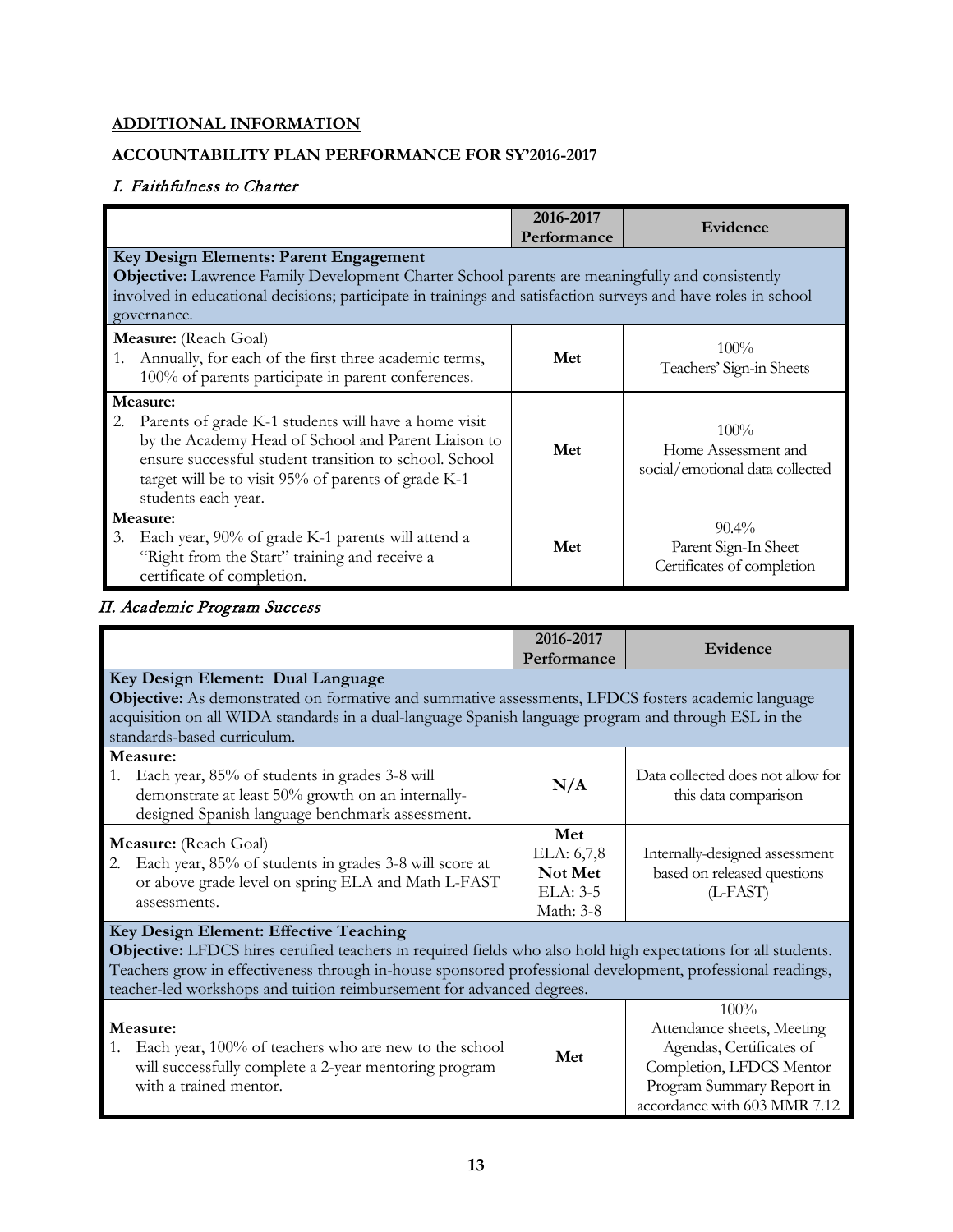| Measure:                                                                                                  |                      | <b>Survey Results</b>            |
|-----------------------------------------------------------------------------------------------------------|----------------------|----------------------------------|
| 2.<br>Through an annual survey distributed to 100% of new                                                 |                      | 91.6% return rate                |
| teachers, with a 90% return rate, 90% will report                                                         | Met                  | 100% rated highly satisfied or   |
| satisfaction on a question asking if they were satisfied                                                  |                      | satisfied with the quality and   |
| or highly satisfied with the quality and quantity of                                                      |                      | quantity of mentoring activities |
| mentoring activities offered their first year.                                                            |                      | offered their first year.        |
| Measure:                                                                                                  |                      | 100%                             |
| 3.<br>Each year, 100% of teachers will participate in monthly                                             |                      | Agendas, Sign-in sheets          |
| Tech Talk professional learning sessions and integrate at                                                 | Met                  | Heads of School Walkthrough      |
| least 2 (a total of 10 or more strategies after five years)                                               |                      | Notes, Lesson Plans              |
| new blended learning strategies into their instruction.                                                   |                      | Learning Management System       |
|                                                                                                           |                      | (LMS) artifacts in course shells |
|                                                                                                           |                      | 100%                             |
| Measure:                                                                                                  |                      | Lesson Plans posted on           |
| Beginning in November 2015 (after SEI Planning<br>4.                                                      | Met                  | Schoology. All lesson plans      |
| Group Project), 95% of all teachers will include SEI                                                      |                      | included SEI strategies using    |
| strategies into all of their Lesson Plans.                                                                |                      | WIDA Model Performance           |
|                                                                                                           |                      | Indicators                       |
|                                                                                                           |                      |                                  |
| Key Design Element: Partnerships                                                                          |                      |                                  |
| Objective: LFDCS engages community partners to bring additional learning, enrichment and opportunities to |                      |                                  |
| our students, and LFDCS is consistent in inviting partners who support growth and achievement.            |                      |                                  |
|                                                                                                           |                      | Logs of trips to Quarrybrook     |
|                                                                                                           |                      | Outdoor Learning Center          |
|                                                                                                           |                      | (Northern Essex Community        |
| Measure:                                                                                                  |                      | College), University of Lowell,  |
| Each year, at least one community partner and one                                                         | Met                  | Latino STEM Alliance,            |
| higher education partner will be engaged for STEM                                                         |                      | Museum of Science, Central       |
| activities.                                                                                               |                      | Catholic High School and Girl    |
|                                                                                                           |                      | Scouts of Eastern                |
|                                                                                                           |                      | Massachusetts                    |
| Measure:                                                                                                  | <b>Partially Met</b> |                                  |
| 2. Each year, 80% of students in grades 4-8 will score at                                                 | Measure Met          |                                  |
| or above grade level on spring Science L-FAST                                                             | in all grades        |                                  |
| assessments.                                                                                              | except grade 7       | Science assessments (L-FAST)     |
|                                                                                                           | which was            |                                  |

# III. Organizational Viability

|                                                                                                                   | 2016-2017<br>Performance | Evidence                      |  |
|-------------------------------------------------------------------------------------------------------------------|--------------------------|-------------------------------|--|
| Key Design Elements: Governance and Leadership Structure                                                          |                          |                               |  |
| <b>Objective:</b> Lawrence Family Development Charter School parents are meaningfully and consistently involved   |                          |                               |  |
| in educational decisions; participate in trainings and satisfaction surveys; and have roles in school governance. |                          |                               |  |
| Measure:                                                                                                          |                          | 90% Return Rate               |  |
| 1. Through an annual parent survey distributed to 100%                                                            |                          | 96% reported satisfaction     |  |
| of families, with a 75% return rate, 85% of parents will                                                          | Met                      | School-developed              |  |
| report satisfaction with the effectiveness of the faculty                                                         |                          | questionnaires and surveys    |  |
| in areas of academic challenge, support and                                                                       |                          | aligned to 10 ESE criterions  |  |
| communication.                                                                                                    |                          | tracked by the Parent Liaison |  |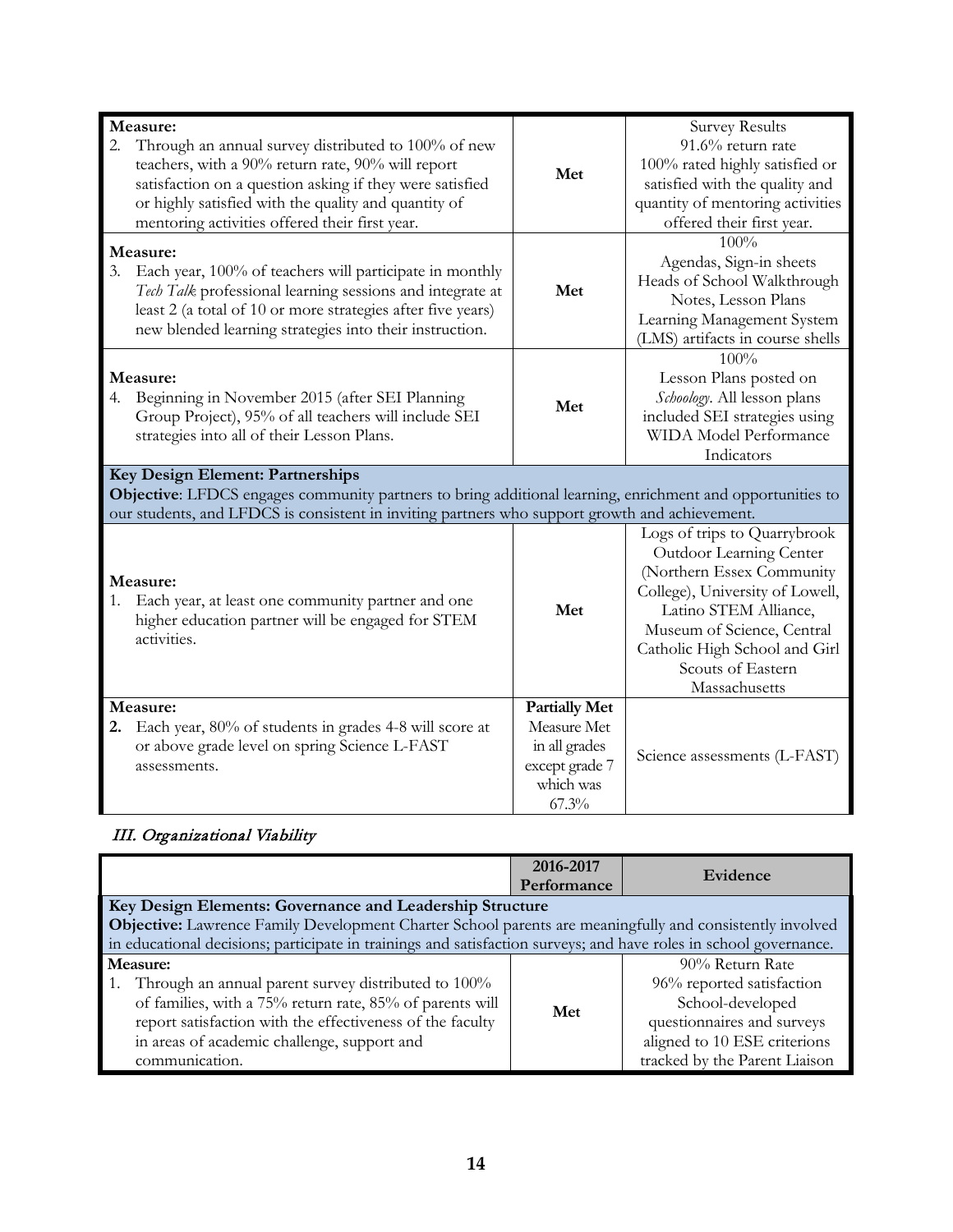| Measure:                                                                                                                                                |         |                                     |
|---------------------------------------------------------------------------------------------------------------------------------------------------------|---------|-------------------------------------|
| Each year, two parents from the School Site Council are<br>2.                                                                                           | Met     | Meeting Agendas                     |
| voting members of the School Board of Trustees and will                                                                                                 |         | <b>Meeting Minutes</b>              |
| vote on every vote required item on the agenda.                                                                                                         |         |                                     |
| Key Design Element: Partnerships                                                                                                                        |         |                                     |
| <b>Objective:</b> LFDCS works with partners to prepare students for acceptance at admissions-based high schools<br>with scholarships and financial aid. |         |                                     |
| Measure: (Reach Goal)                                                                                                                                   |         |                                     |
|                                                                                                                                                         |         | 90%                                 |
| Each year, 85 % of students who apply to admissions-<br>1.<br>based high schools will be accepted at one or more                                        | Met     | Acceptance letters from             |
| admissions-based high schools.                                                                                                                          |         | admissions-based schools            |
| Measure:                                                                                                                                                |         | 25 Secondary Schools attended       |
| Each year, LFDCS will increase the number of<br>2.                                                                                                      |         | the High School Fair in SY'2016-    |
| admissions-based secondary schools that attend the High                                                                                                 | Not Met | 2017 (fewer than SY'2015-2016)      |
| School Fair for Grade 8 parents and students.                                                                                                           |         | Sign-in Sheet, Survey Results       |
|                                                                                                                                                         |         | 85% - Scholarship Letters           |
| Measure: .(Reach Goal)                                                                                                                                  |         | Financial Aid Letters - 32 students |
| Each year, 85% of students accepted to tuition-based high<br>3.                                                                                         | Met     | were accepted, 4 chose not to       |
| schools will receive financial aid and/or merit scholarships                                                                                            |         | attend, 1 student did not need      |
|                                                                                                                                                         |         | or apply for financial aid          |
| <b>Dissemination</b>                                                                                                                                    |         |                                     |
| <b>Objective:</b> The school provides innovative models for replication and best practices to other public schools in                                   |         |                                     |
| the district where the charter school is located as well as beyond the district.                                                                        |         |                                     |
| Measure:                                                                                                                                                |         | Agendas, Sign-in Sheets,            |
| Over the course of the next charter, LFDCS will                                                                                                         |         | Partnership Contracts, Visit        |
| disseminate best practices related to academic, social                                                                                                  |         | Descriptions/Press Releases,        |
| and/or parent engagement models during three or more                                                                                                    | Met     | Reports to School's Board of        |
| activities per year for different educational organizations.                                                                                            |         | Trustees, Feedback/surveys          |
|                                                                                                                                                         |         | from those impacted,                |
|                                                                                                                                                         |         | Participation in Charter            |
|                                                                                                                                                         |         | School Pilot Programs               |

# **PARTIALLY MET OR NOT MET SY'2016-2017 PERFORMANCE OUTCOMES**

**Page 13 - ACADEMIC PROGRAM SUCCESS - Key Design Element: Dual Language Measure 1: Each year, 85% of students in grades 3-8 will demonstrate at least 50% growth on an internally-designed Spanish language benchmark assessment.** *Data collected did not allow for this data comparison--Spanish teachers measured growth with CPI at each grade level, and all grade levels made growth. In SY'2017-2018 will adjust to measuring and reporting individual growth.*

**Measure 2: Each year, 85% of students in grades 3-8 will score at or above grade level on spring ELA and Math L-FAST assessments (Reach Goal).** *This was a Reach Goal which was met in grades 6, 7, and 8 in ELA. It was not met in grades 3-5 in ELA and in grades 3-8 in Math. Those grades that did not meet the goal were above 80% which was a more reasonable goal.*

 **Page 14 - ACADEMIC PROGRAM SUCCESS - Key Design Element: Partnerships Measure 2: Each year, 80% of students in grades 4-8 will score at or above grade level on spring Science L-FAST assessments.** *This measure was met in all grades except grade 7 which saw a 67.3% growth.*

# **Page 15 - ORGANIZATIONAL VIABILITY - Key Design Element: Partnerships**

**Measure 2: Each year, LFDCS will increase the number of admissions-based secondary schools that attend the High School Fair for Grade 8 parents and students.** *The day of the high school fair, there were 28 high schools confirmed; unfortunately, 3 high schools were no shows which left us with 25 high schools attending the fair, one less than last year.*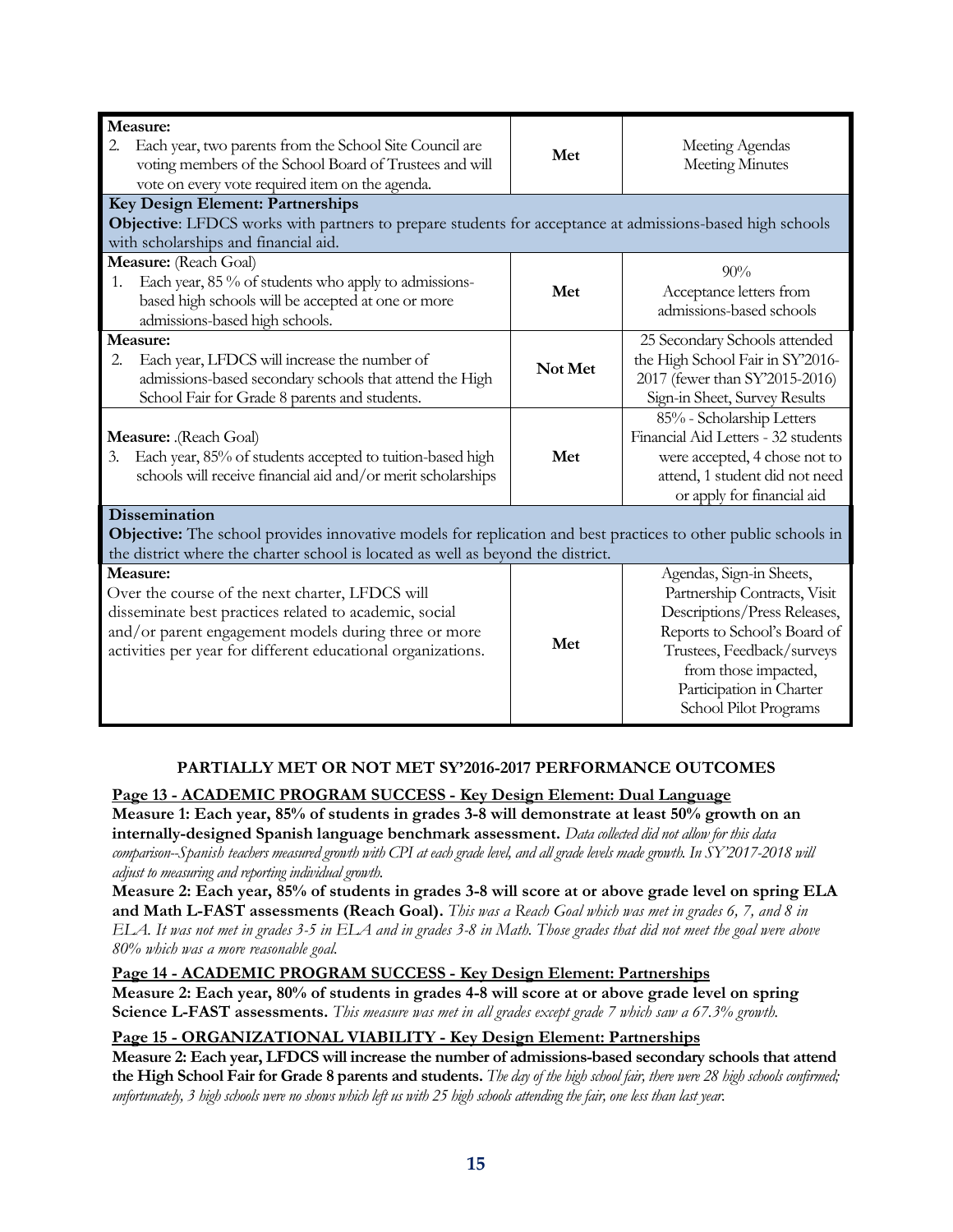# **RECRUITMENT AND RETENTION PLAN**

# **Recruitment Plan: 2016-2017 Implementation Summary**

#### **Successes and challenges of implementing the school's recruitment strategies from the 2016-2017 Recruitment Plan:**

LFDCS successfully reached out to all sections of the City of Lawrence through lottery advertisements in prevalent languages (English, Spanish and French). It posted lottery application details on its websites and newspapers in prevalent languages. Its success with recruitment is best demonstrated by its list of students waiting for a seat in the school. The Director/Superintendent, who is bilingual/bicultural, remains visible in the community—at events such as with Semana Hispana, and is a participant on Spanish talk-radio shows. He also writes editorials for the local Spanish newspapers. These activities showcase that students from all subgroups are invited and welcome to the LFDCS' lottery (as such subgroups are welcome in the Lawrence Public Schools). LFDCS participates in Community Pathways, a non-profit group which builds programs and enrollment. At its School Site Council meetings, LFDCS' current families were educated on how to "spread the word" about openings at LFDCS and also about openings at its Lawrence Public Schools' Project for School Turnaround/Targeted Assistance. With support from the Parent Liaison and Special Education Director, LFDCS continued sharing information about the lottery at Parent Coffees, at Special Education PAC meetings and by running a series of parent workshops which were delivered in the evening by counseling services provider *Blueskies Wellness.* The availability of seats was announced at School Board meetings and at School Site Council meetings. To build awareness of its recruitment period, LFDCS distributed posters in the community and at special events, with announcements to families at its Summer Family Fiesta and through its Maria del Pilar Quintana Family Center for adults which provides ESL, citizenship and community education. With neighborhood stakeholders, foundation funders and the business community, its 2017 lottery was well-promoted when a local Spanish radio station personality pulled names for the March 2017 lottery. It also worked closely with the Lawrence Public Schools for a summer National Family Night-out for families for recruitment, and via its position as a school-turnaround operator, Lawrence Family Development's management organization manages a Lawrence Public School which works with the Lawrence Public Schools' Family Resource Center.

# **Context for subgroup enrollment figures (e.g., high number of siblings enrolled in entry class, reclassification of student subgroup status, etc.)**

LFDCS' recruitment is significantly influenced by sibling preference and a charter which limits acceptance after grade 4. Although the 2016-2017 CHART reflects lower quartile and comparison index scores for low income and special education students for 2016-2017 in the same year ESE asked LFDCS to participate in a best practices conference on recruitment and retention of subpopulations based on its progress in the preceding fiscal year. Additionally, despite its outreach to all subgroups, the number of siblings entering K-1 increased from 33% to 44% further skewed its CHART data for low income and special education. LFDCS' recruitment is significantly influenced by sibling preference and a charter which limits acceptance after grade 4. For the K-1 lottery of students entering for SY'2017-2018, 48% were siblings. LFDCS' class size helps to support all learners and limits the need for excessive SPED referrals due to needs-based grouping and teachers looping. A strong RTI program, a full-day, two-year kindergarten and the school's dual-language capacity help significantly with academic language acquisition, thus providing most ESL students assessment scores which are adequate (level 5) for them to FLEP by (generally) 3rd grade. We expect that new state and federal regulations will impact such FLEP transitions in FY18.

# **Input about flaw for First Language other than English – data accuracy**

The data analysis for this year's CHART information for recruitment and retention/enrollment purposes for First Language not English was entered by LFDCS into an incorrect field. When the error was found in June 2017, it was fixed at LFDCS, and James DiMaio, ESE Data Systems Analyst was notified. Per James DiMaio, ESE Data Systems Analyst, this certified information cannot be changed. "Unfortunately, certified data cannot be changed. They should be fixed on subsequent March/June SIMS, as you've done, however I've learned from the Data department that October SIMS (which is what populates state profiles and subsequent reports such as CHART) cannot be retroactively updated.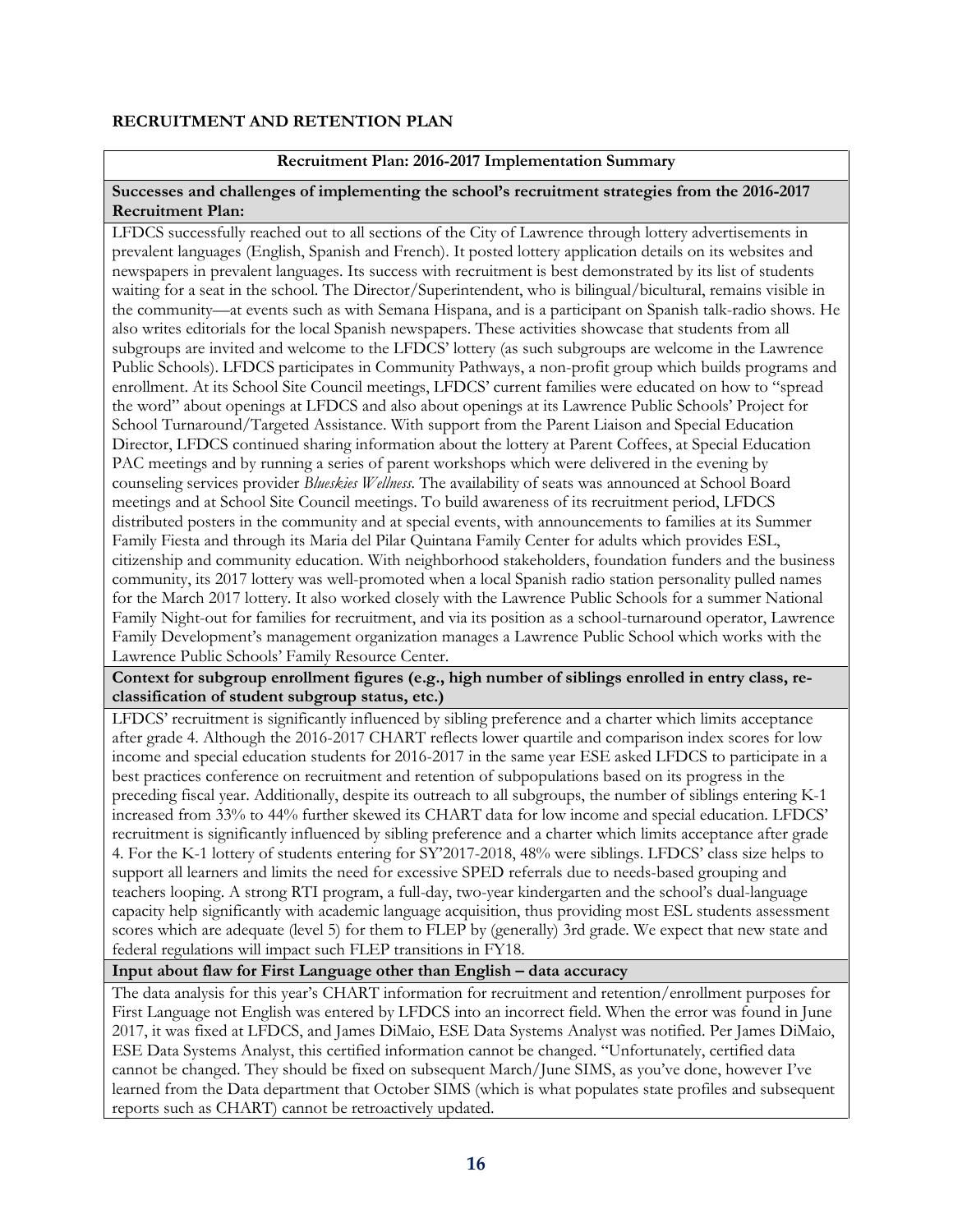Please make note of the misreported data in your reports. With that said, we will be tracking these discrepancies within our office for future accountability purposes." For the sake of analysis, LFDCS is using what it is calculating at its end-of-year SIMS data which is 82.9% versus the CHART number of 31.4%.

# **Incoming class of K-1 students – SY'2017-2018**

Lawrence Family Development Charter School hosted its yearly lottery on Wednesday, March 8, 2017 for 80, K-1 seats. Of those 80 seats, 38 (48%) of these available seats were earmarked for applicants who have siblings currently attending the charter school. There were 152 applications for 80 openings. Of these students, LFDCS estimates that 14% of them will have special services/IEPs when entering. This compares favorably to the year before which was  $8\%$ .

# **Lawrence Family Development Charter School General Recruitment Activities for SY'2016-2017**

Lawrence Family Development Charter School (LFDCS) used its revised recruitment strategies approved by ESE in the fall of 2016. As a member of the gateway cities group of the Massachusetts Charter School Association, it shared its practices and reviewed other schools' practices via a state-wide compendium of strategies. Due to its staffing of bilingual/bicultural professionals whenever possible and through its leadership by a bilingual/bicultural Superintendent, the school demonstrates its commitment to culture and access in a number of ways, including being a dual-language school. LFDCS showcases its 8th grade graduating students' portfolios in both English and Spanish to show the community its content/curriculum and language outcomes of a Level 1 school.

Beginning in FY'17, LFDCS expanded its recruitment and retention activities in the Vietnamese language and in FY18 will add French for recruitment and retention activities. Lawrence Family Development Charter School seeks to continue its progress for enrollment of subgroups above the first quartile and comparison index as compared to Lawrence Public Schools and Community Day Charter School (Prospect). It will also commit to making progress toward its GAP goals for SPED and ESL. Lawrence Family Development Charter School seeks to continue its work for enrollment of subgroups above the first quartile and comparison index as compared to Lawrence Public Schools and Community Day Charter School (Prospect): First Language not English (82.9% per our records vs. the chart versus 31.4% -footnote above and with the number at 83.9% in FY16 - we believe we are above comparison index again for SY'2016-2017); Students with Disabilities (6.4 % in FY17 which is between 6.7% in FY16 and 6.2% in FY15, but still below the comparison index but influenced by our enrollment increasing overall as well as sibling preference in K-1 (moving from an entering class of 31% siblings for FY17 to 44% siblings in FY18) and Low Income (stable at 54.7% in FY17 which is the same as the 54.7% in SY'2015-2016, which is slightly below the index of 60.2%).

Attention in the SY'2017-2018 Recruitment and Retention Plan will again be on enrollment of English as a Second Language Learners (currently at 26.4% which is above the first quartile and which will increase with new guidelines for FLEP FY18) and on Students with Disabilities to assure ELL and Students with Disabilities students' recruitment fall into reasonable progress to monitor the school's below-the-first-quartile standing.

In the past years, overall progress was made, and in FY17, LFDCS was asked to share at a state conference its best practices with recruitment of ESL and Students with Disabilities subpopulations. The Students with Disabilities student increases of two years in FY15 (6.2%) and FY16 (6.7%) was not maintained in FY17 with a percent of 6.4%. Changes in number of the Lawrence Public School rates (SPED equals 19.4% also appears to be impacting the comparison index). LFDCS sees its students' early childhood achievement as a relative strength because these ELL students, in most cases, fully transition by third grade to not needing ESL support. LFDCS works with parents and students on recruitment and identification of students with disabilities and offers small classes and other supports to maximize the success of all students. Although LFDCS is meaningfully impacted by sibling preference in its enrollment strategy, the district strives to comply with ESE expectations for the targets of first quartile and comparison indexes for all subgroups. As a prevalent Lawrence language, LFDCS includes French in its language groups for outreach purposes.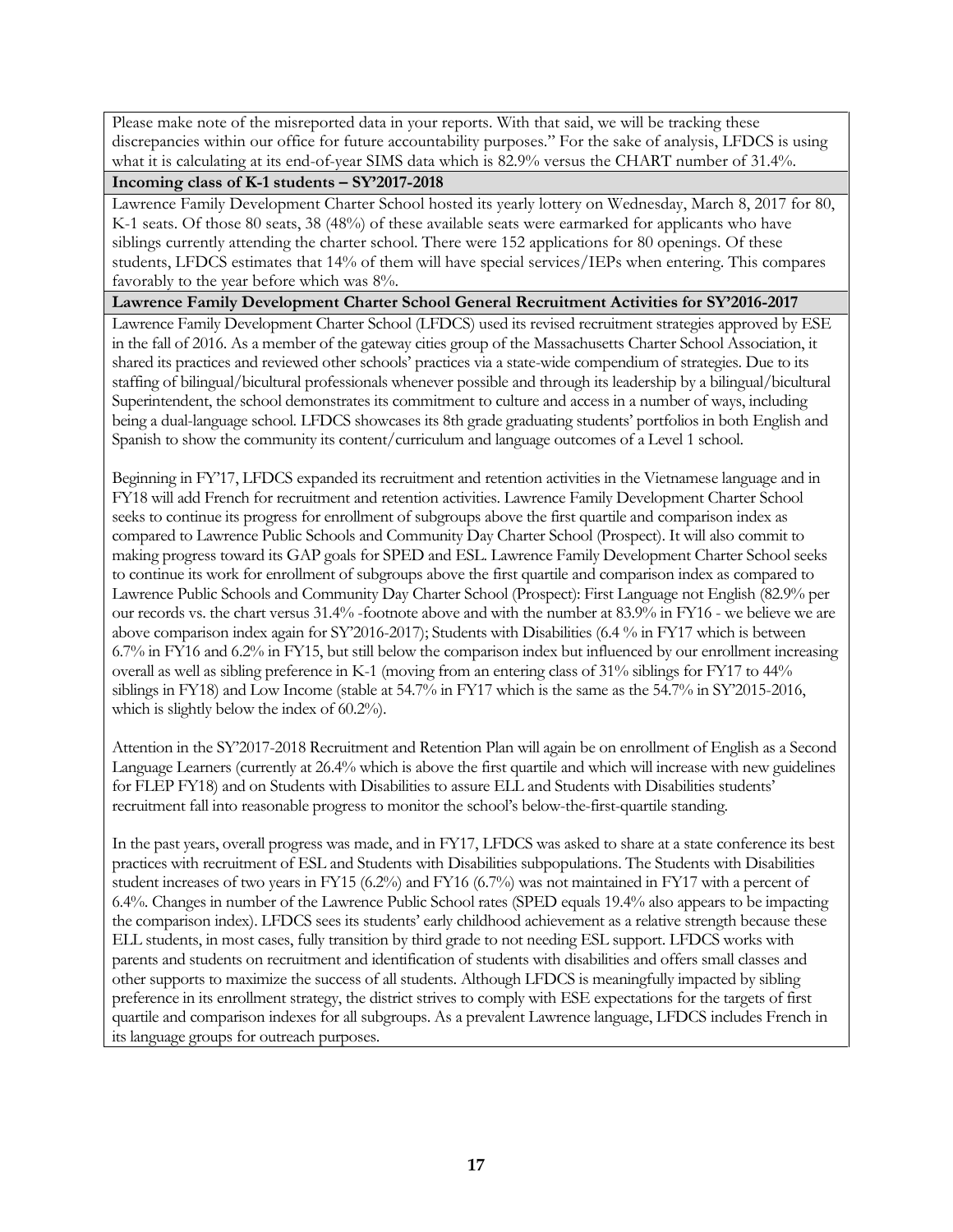| <b>Recruitment Plan-Strategies</b>                                                                                                                                                                                                                   |                                                                                                                                                                                                                                                                                                                                                                                                                                              |  |  |  |
|------------------------------------------------------------------------------------------------------------------------------------------------------------------------------------------------------------------------------------------------------|----------------------------------------------------------------------------------------------------------------------------------------------------------------------------------------------------------------------------------------------------------------------------------------------------------------------------------------------------------------------------------------------------------------------------------------------|--|--|--|
| Special education students/students with disabilities                                                                                                                                                                                                |                                                                                                                                                                                                                                                                                                                                                                                                                                              |  |  |  |
|                                                                                                                                                                                                                                                      | (b) 2016-2017 Strategies                                                                                                                                                                                                                                                                                                                                                                                                                     |  |  |  |
|                                                                                                                                                                                                                                                      | $\Xi$ Did not Meet GNT/CI: enhanced/additional strategies needed                                                                                                                                                                                                                                                                                                                                                                             |  |  |  |
| (a) CHART data<br>LFDCS $-6.4\%$<br>- below goal on the CHART                                                                                                                                                                                        | A 2-year kindergarten program and a smaller population (influenced by class<br>size and teachers' ability to differentiate instruction via RTI and early<br>intervention strategies) allow for early support and impacts LFDCS' numbers.<br>In SY'2017-2018, the Recruitment Strategies will include both current and<br>enhanced strategies with information available in Lawrence's prevalent<br>languages of Spanish, English and French. |  |  |  |
| but LFDCS is experiencing                                                                                                                                                                                                                            | <b>Current strategies</b>                                                                                                                                                                                                                                                                                                                                                                                                                    |  |  |  |
| growth to its overall school<br>enrollment (to 800 in 2020)                                                                                                                                                                                          | Build videos of SPED teaching practices and share and access through<br>$\bullet$<br>Schoology, a new LFDCS Learning Management System.                                                                                                                                                                                                                                                                                                      |  |  |  |
| and siblings entering<br>increased from 33% to 44%.                                                                                                                                                                                                  | Invite parents to bring friends and neighbors who have children with<br>$\bullet$<br>disabilities to evening parenting sessions.                                                                                                                                                                                                                                                                                                             |  |  |  |
| The Schools SIMS report for<br>June 30 <sup>th</sup> shows the students                                                                                                                                                                              | Buy an ad in the local Spanish newspaper to promote the annual lottery<br>$\bullet$<br>and status ability to serve all students.                                                                                                                                                                                                                                                                                                             |  |  |  |
| with disabilities number to be<br>7.1%, so LFDCS thinks it                                                                                                                                                                                           | Show technology use of the school and benefits of iPads for students<br>$\bullet$<br>with disabilities.                                                                                                                                                                                                                                                                                                                                      |  |  |  |
| has continued to make<br>progress in this area. Until<br>$2016-17$ , the school<br>percentage on the CHART<br>for this subgroup was<br>increasing each year (2016-<br>$17 = 6.2\%, 2015 - 16 = 6.7\%,$<br>$2014 - 15 = 6.2\%$<br>$2013 - 14 = 5.7\%$ | Host socials for alternative MCAS assessment portfolios and allow parents<br>$\bullet$<br>to bring neighbors to this event to show assessment materials for specific<br>disabilities.                                                                                                                                                                                                                                                        |  |  |  |
|                                                                                                                                                                                                                                                      | Outreach through social service agencies supplemented by expanded<br>٠<br>outreach through Blueskies Wellness to reach students with disabilities.<br>Host SY'2017-2018 School Site Council and PAC meetings with parents<br>$\bullet$<br>discussing LFDCS' services to special education students--these sessions<br>will be conducted in the prevalent languages of Lawrence.                                                              |  |  |  |
|                                                                                                                                                                                                                                                      | Make available representatives from the school's SPED PAC to                                                                                                                                                                                                                                                                                                                                                                                 |  |  |  |
|                                                                                                                                                                                                                                                      | prospective families at the lottery to discuss special education support.<br>Provide information about available instructional and assessment services<br>for children with special needs at LFDCS' Summer Food Fiesta & Family<br>Movie Nights.                                                                                                                                                                                             |  |  |  |
| Summary from "Chart"<br>Despite a loss from 6.7% to                                                                                                                                                                                                  | As a Provider of Targeted Assistance to the Lawrence Public School,<br>LFDCS staff members--on loan for that project--will build awareness of<br>supporting all learners.                                                                                                                                                                                                                                                                    |  |  |  |
| 6.4% LFDCS remains below<br>the comparison index of                                                                                                                                                                                                  | (c) 2017-2018 Additional Strategy(ies), if needed                                                                                                                                                                                                                                                                                                                                                                                            |  |  |  |
| 13.7% in 2016-17- (12.2% in                                                                                                                                                                                                                          | <b>Enhanced strategies</b>                                                                                                                                                                                                                                                                                                                                                                                                                   |  |  |  |
| 2015-16) and first quartile<br>12.8%. It has made progress<br>with GNT/CI until this year.<br>It is also influenced by the<br>dramatic increase of this<br>number from the Lawrence<br>Public Schools.                                               | The SPED Director will link with Head Start sites to offer information<br>sessions about the transition to pre-kindergarten for students with<br>disabilities.                                                                                                                                                                                                                                                                               |  |  |  |
|                                                                                                                                                                                                                                                      | Parent Advisory Meetings (PAC) will be posted at the Lawrence Public<br>$\bullet$<br>Schools' Family Resource Center to attract parents of children with<br>students with disabilities.<br>The Parent Liaison will link with the YMCA's childcare programs in<br>$\bullet$                                                                                                                                                                   |  |  |  |
|                                                                                                                                                                                                                                                      | Lawrence and in Methuen to explain the lottery and services for students<br>with disabilities.                                                                                                                                                                                                                                                                                                                                               |  |  |  |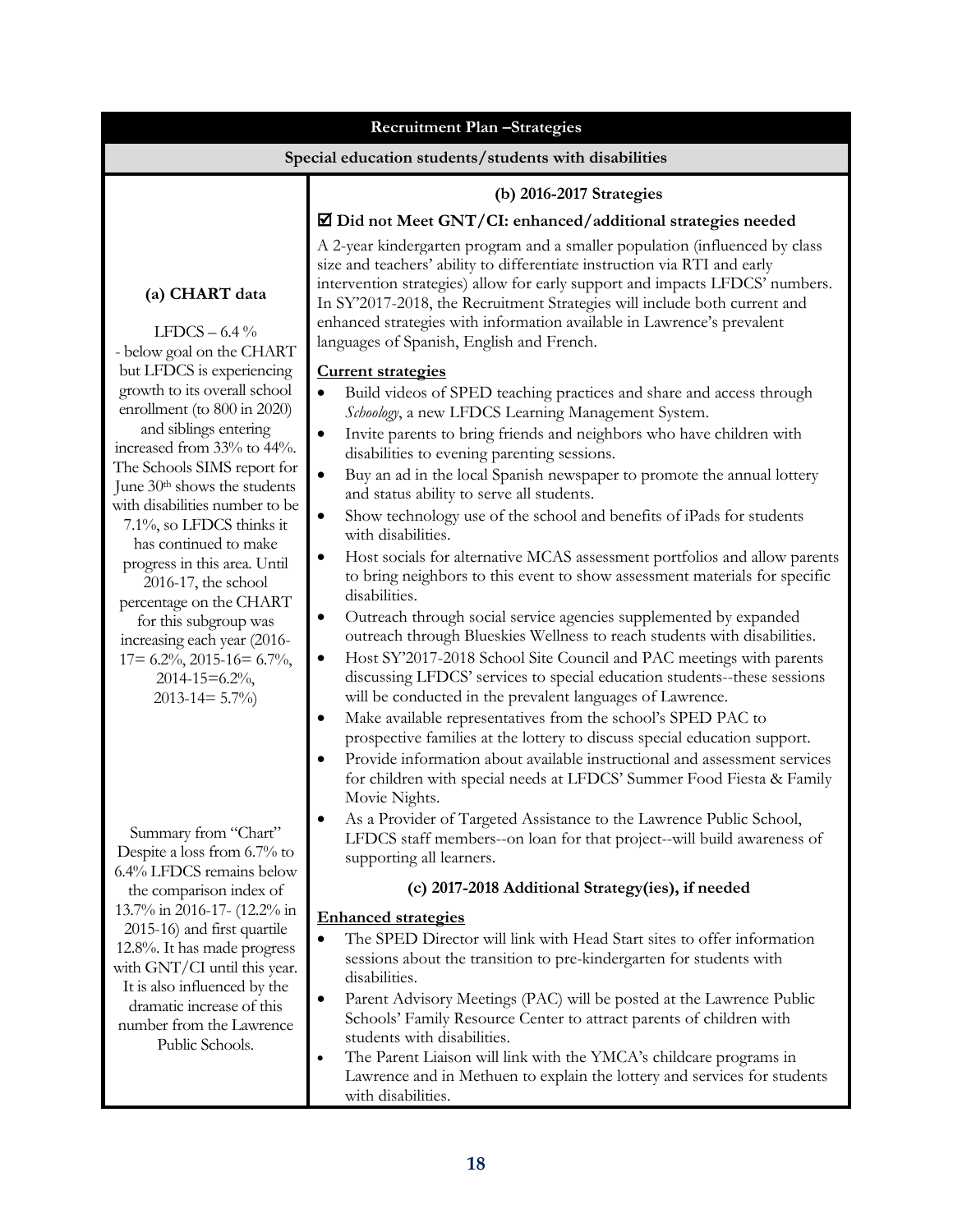| Limited English-proficient students/English learners                                                                                                         |                                                                                                                                                                                                                                                                                                                                                                                                                                                                                                                                                                      |  |  |  |
|--------------------------------------------------------------------------------------------------------------------------------------------------------------|----------------------------------------------------------------------------------------------------------------------------------------------------------------------------------------------------------------------------------------------------------------------------------------------------------------------------------------------------------------------------------------------------------------------------------------------------------------------------------------------------------------------------------------------------------------------|--|--|--|
|                                                                                                                                                              | (b) 2016-2017 Strategies                                                                                                                                                                                                                                                                                                                                                                                                                                                                                                                                             |  |  |  |
|                                                                                                                                                              | Met GNT/CI: no enhanced/additional strategies needed for First<br>Language Not English (Measure #1)                                                                                                                                                                                                                                                                                                                                                                                                                                                                  |  |  |  |
|                                                                                                                                                              | ☑ Did not Meet GNT/CI: for English Language Learners (Measure #2)                                                                                                                                                                                                                                                                                                                                                                                                                                                                                                    |  |  |  |
| (a) CHART data                                                                                                                                               | Current strategies-Measure #1<br>LFDCS advertises in Spanish and enrolls at the K-1 level for 4 year olds and                                                                                                                                                                                                                                                                                                                                                                                                                                                        |  |  |  |
| <b>Limited English-</b><br>proficient students                                                                                                               | enrolls from the K-2 - grade 4 waitlist. Beginning in FY'17, Vietnamese was<br>added as a language for advertisements and in FY18 LFDCS will add French.<br>ELL effectiveness at the early childhood levels usually allows students to                                                                                                                                                                                                                                                                                                                               |  |  |  |
| Measure #1: First<br><b>Language Not English</b><br>(82.9 based on SIMS,                                                                                     | successfully transition out by grade 3, however new ELL requirements will<br>likely change patterns moving forward. SIMS data used to calculate current level<br>per suggestion from James DiMaio related to a data error in the CHART.                                                                                                                                                                                                                                                                                                                              |  |  |  |
| CHART data is incorrect<br>and can't be edited)--we<br>believe we are above goal.<br>LPS is 71.2% and Comm.<br>Day Prospect is 73.5%                         | • LFDCS will maintain many current recruitment strategies for First Language<br>not English students as we are above the first quartile and comparison index.<br>Because we are a dual-language school, all listed activities will be done in<br>English and in Spanish (the Lawrence community's prevalent languages with<br>Vietnamese added in FY'17 and French will ne added in FY '18).                                                                                                                                                                         |  |  |  |
| Above or equal to the first<br>quartile $(N/A \%)$ and<br>comparison index<br>$(N/A\%)$                                                                      | • Based on the number of students who are admitted with a first language<br>other than English, we see our effectiveness at the early elementary levels as<br>influencing this number by successfully transitioning by grade 4. Our ELL<br>CPR is in full compliance.                                                                                                                                                                                                                                                                                                |  |  |  |
|                                                                                                                                                              | Current strategies-Measure #2                                                                                                                                                                                                                                                                                                                                                                                                                                                                                                                                        |  |  |  |
| Measure #2: English                                                                                                                                          | Although we are below the goal, we showed some progress over the past three                                                                                                                                                                                                                                                                                                                                                                                                                                                                                          |  |  |  |
| <b>Language Learners</b><br>$26.4\%$ - below goal<br>despite an increase over<br>2015-16 and 2014-15<br>which were 24.3<br>and 21.2%<br>Below first quartile | years with small increases as listed in the left column. We want to continue our<br>community outreach done in English and in Spanish and in FY'18 in French<br>with ESE understanding our smaller K-8 population, influenced by effective<br>ELL transitions which are generally by grade 3. New students do not enter after<br>grade 4, based on its charter. Class size and teachers' ability to differentiate<br>instruction via RTI allows for SEI and more individualized supports and early<br>intervention strategies. Other forms of outreach will include: |  |  |  |
| $(23.6\%)$ and comparison<br>index $(27.8\%)$                                                                                                                | Provide School Site Council and PAC meetings with information delivered<br>$\bullet$<br>in English and in Spanish for parents to share in their neighborhoods to<br>increase awareness about LFDCS' services for non-English speakers.                                                                                                                                                                                                                                                                                                                               |  |  |  |
| 2016-17 - increase of 2.1%<br>and 2015-16 - increase of<br>1.1% complements 2014-                                                                            | Begin planning for sharing with parents and the community the LFDCS<br>$\bullet$<br>Learning Management System, including its dual-language content in<br>English and in Spanish.                                                                                                                                                                                                                                                                                                                                                                                    |  |  |  |
| 15 which increased by<br>$1.9\%$ , thus<br>showing progress<br>(Note: Results impacted<br>by LFDCS' effective ESL                                            | Build resources and professional development mechanisms to show other<br>$\bullet$<br>parents at School Site Council meetings how the process of language<br>acquisition in English and in Spanish can be enhanced for shorter timelines.<br>If outreach to French speaking families is successful, that language will be<br>added as well.                                                                                                                                                                                                                          |  |  |  |
| and SEI supports.)                                                                                                                                           | Continue neighborhood visibility with summer home visits for incoming<br>٠<br>students with continued promotion of ESL services, Family Movie and<br>Math Nights and conducting such activities in English and in Spanish.<br>Outreach through the LPS-especially the new Lawrence Family Public<br>٠<br>Academy-with ads in Spanish newspapers. Translation services will be                                                                                                                                                                                        |  |  |  |
|                                                                                                                                                              | conducted in Spanish at parent engagement activities.                                                                                                                                                                                                                                                                                                                                                                                                                                                                                                                |  |  |  |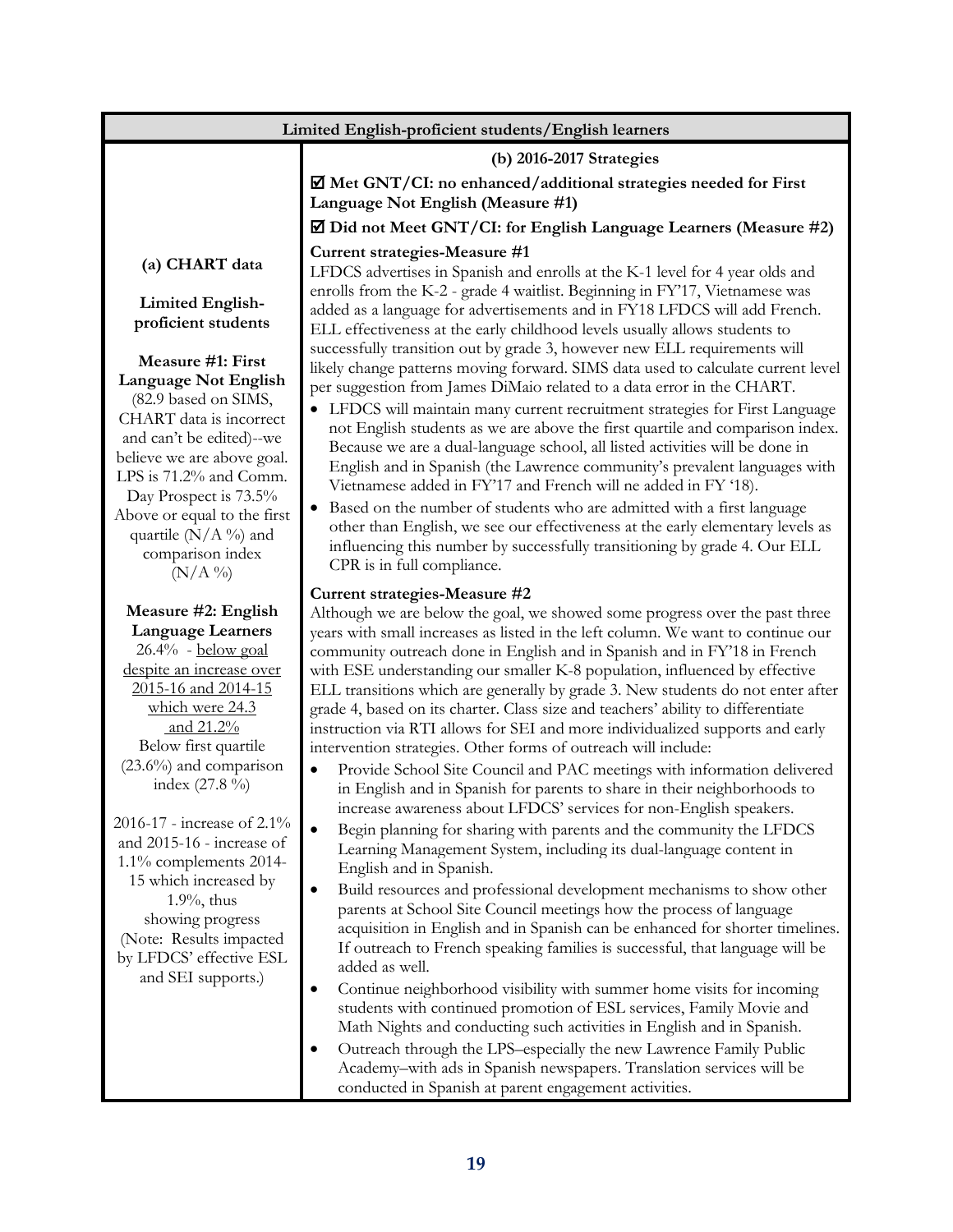|                                                                                     | Provide Family Math Night and other parent participation events with<br>$\bullet$<br>materials to bring to their neighborhoods to share with prospective families<br>that will encourage non-English speakers to pursue the LFDCS lottery<br>which will be communicated in Spanish and French.<br>Outreach through the LPS-especially the new Lawrence Family Public<br>Academy-with ads in Spanish newspapers.<br>Translation services will be conducted in Spanish at parent engagement<br>activities. Provide Family Math Night and other parent participation events<br>with materials to bring to their neighborhoods to share with prospective<br>families that will encourage non-English speakers to pursue the LFDCS<br>lottery which will be communicated in Spanish and in French.<br>(c) 2017-2018 Additional Strategy(ies), if needed |  |  |
|-------------------------------------------------------------------------------------|----------------------------------------------------------------------------------------------------------------------------------------------------------------------------------------------------------------------------------------------------------------------------------------------------------------------------------------------------------------------------------------------------------------------------------------------------------------------------------------------------------------------------------------------------------------------------------------------------------------------------------------------------------------------------------------------------------------------------------------------------------------------------------------------------------------------------------------------------|--|--|
|                                                                                     | Enhanced strategies- Measure #1 – not needed                                                                                                                                                                                                                                                                                                                                                                                                                                                                                                                                                                                                                                                                                                                                                                                                       |  |  |
|                                                                                     | Enhanced strategies- Measure #2                                                                                                                                                                                                                                                                                                                                                                                                                                                                                                                                                                                                                                                                                                                                                                                                                    |  |  |
|                                                                                     | Increase number of staff members who are bilingual/bicultural In<br>FY17through external activities conducted by the newly-hired<br>bilingual/bicultural HR manager.                                                                                                                                                                                                                                                                                                                                                                                                                                                                                                                                                                                                                                                                               |  |  |
|                                                                                     | A new bilingual/bicultural Parent Liaison will link with the YMCA's                                                                                                                                                                                                                                                                                                                                                                                                                                                                                                                                                                                                                                                                                                                                                                                |  |  |
|                                                                                     | childcare programs in Lawrence and in Methuen to explain the lottery and                                                                                                                                                                                                                                                                                                                                                                                                                                                                                                                                                                                                                                                                                                                                                                           |  |  |
|                                                                                     | services for students who do not speak English as a first language and need<br>language support at school.                                                                                                                                                                                                                                                                                                                                                                                                                                                                                                                                                                                                                                                                                                                                         |  |  |
|                                                                                     | Increase the number of events by two which have a multicultural theme                                                                                                                                                                                                                                                                                                                                                                                                                                                                                                                                                                                                                                                                                                                                                                              |  |  |
|                                                                                     | and communicate these events in the media.                                                                                                                                                                                                                                                                                                                                                                                                                                                                                                                                                                                                                                                                                                                                                                                                         |  |  |
| Students eligible for free or reduced lunch (Low Income/Economically Disadvantaged) |                                                                                                                                                                                                                                                                                                                                                                                                                                                                                                                                                                                                                                                                                                                                                                                                                                                    |  |  |
|                                                                                     |                                                                                                                                                                                                                                                                                                                                                                                                                                                                                                                                                                                                                                                                                                                                                                                                                                                    |  |  |
|                                                                                     | (b) 2016-2017 Strategies                                                                                                                                                                                                                                                                                                                                                                                                                                                                                                                                                                                                                                                                                                                                                                                                                           |  |  |
|                                                                                     | ☑ Did not meet GNT/CI: additional and/or enhanced strategies below:<br><b>Current strategies</b>                                                                                                                                                                                                                                                                                                                                                                                                                                                                                                                                                                                                                                                                                                                                                   |  |  |
|                                                                                     | For recruitment, LFDCS does service projects including Thanksgiving                                                                                                                                                                                                                                                                                                                                                                                                                                                                                                                                                                                                                                                                                                                                                                                |  |  |
|                                                                                     | baskets for families and collections for a nearby shelter. Information about<br>its meals program will be shared through a Board member who works at a                                                                                                                                                                                                                                                                                                                                                                                                                                                                                                                                                                                                                                                                                             |  |  |
| (a) CHART data                                                                      | nearby neighborhood shelter. Where needed, LFDCS will share                                                                                                                                                                                                                                                                                                                                                                                                                                                                                                                                                                                                                                                                                                                                                                                        |  |  |
|                                                                                     | information at community service centers and mobilize its 8 <sup>th</sup> graders for                                                                                                                                                                                                                                                                                                                                                                                                                                                                                                                                                                                                                                                                                                                                                              |  |  |
| $LFDCS - 54.7%$                                                                     | community service projects.<br>(c) 2017-2018 Additional Strategy(ies), if needed                                                                                                                                                                                                                                                                                                                                                                                                                                                                                                                                                                                                                                                                                                                                                                   |  |  |
| (No change from 2015-16<br>and slightly lower than                                  | <b>Enhanced strategies</b>                                                                                                                                                                                                                                                                                                                                                                                                                                                                                                                                                                                                                                                                                                                                                                                                                         |  |  |
| 2014-15 of 59.6%. This is                                                           | We will disseminate application materials and, whenever possible, host<br>$\bullet$                                                                                                                                                                                                                                                                                                                                                                                                                                                                                                                                                                                                                                                                                                                                                                |  |  |
| slightly below first quartile                                                       | information sessions at locations and organizations serving Lawrence's<br>most needy families: WIC and DTA centers; various Head Start locations;                                                                                                                                                                                                                                                                                                                                                                                                                                                                                                                                                                                                                                                                                                  |  |  |
| $(63.4\%$ and the<br>comparison index 60.2%                                         | and the offices of the Department of Children and Families.                                                                                                                                                                                                                                                                                                                                                                                                                                                                                                                                                                                                                                                                                                                                                                                        |  |  |
|                                                                                     | We will participate in the Community Pathways group and build awareness<br>$\bullet$                                                                                                                                                                                                                                                                                                                                                                                                                                                                                                                                                                                                                                                                                                                                                               |  |  |
|                                                                                     | among social service agencies of our school and free lunch program and<br>they can share information with their clients and/or members in an                                                                                                                                                                                                                                                                                                                                                                                                                                                                                                                                                                                                                                                                                                       |  |  |
|                                                                                     | informed manner.<br>We will explore becoming a summer meals program site in order to feed<br>$\bullet$                                                                                                                                                                                                                                                                                                                                                                                                                                                                                                                                                                                                                                                                                                                                             |  |  |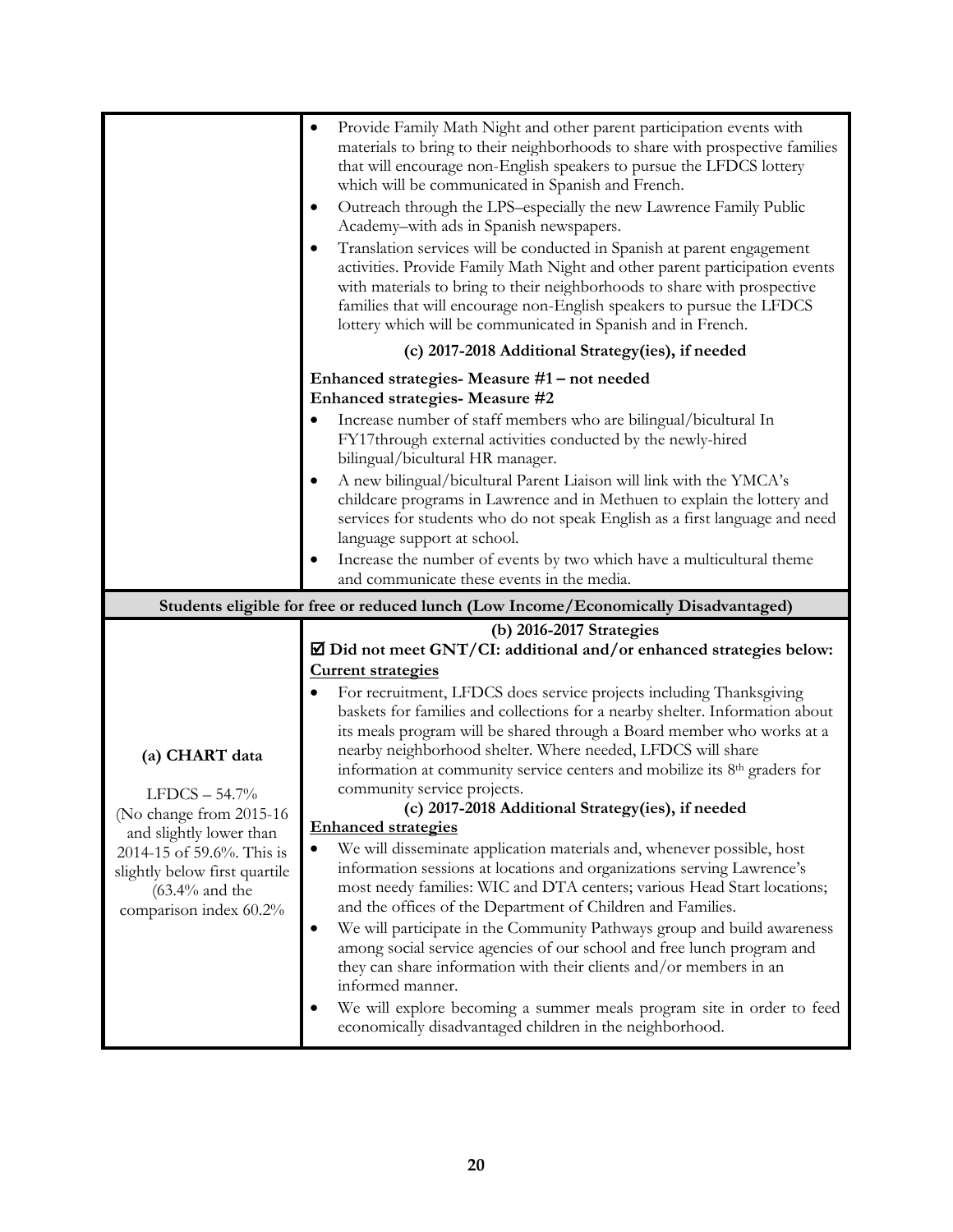| Students who are<br>sub-proficient            | (d) 2016-2017 Strategies<br>The MCAS, GMADE and GRADE test scores at LFDCS are strong for a<br>district enrolling at a low-income, minority population. The school has<br>lengthened its summer enrichment programs, added an ELL Summer full-day<br>program for students meeting benchmark in order to prevent learning losses<br>and increased its focus on health and nutrition. For recruitment, there are no<br>strategy changes with the exception of adding French as a needed language for<br>the populations represented in the student population (i.e. dominant city<br>languages).<br>In all recruitment materials, we will explicitly state that our school is open<br>to all students regardless of prior academic performance. Additionally, we<br>will be explicit about how our programmatic elements (e.g., small class<br>sizes and technology use to differentiate learning) are beneficial to<br>students who have struggled academically and/or may need more<br>intensive support.<br>We will collaborate with the Lawrence Public Schools' leadership so that<br>they are aware that a central element of our mission is recruiting and<br>serving students who may need more intensive academic supports than<br>they are receiving, and can encourage the families of such students<br>to apply. |
|-----------------------------------------------|----------------------------------------------------------------------------------------------------------------------------------------------------------------------------------------------------------------------------------------------------------------------------------------------------------------------------------------------------------------------------------------------------------------------------------------------------------------------------------------------------------------------------------------------------------------------------------------------------------------------------------------------------------------------------------------------------------------------------------------------------------------------------------------------------------------------------------------------------------------------------------------------------------------------------------------------------------------------------------------------------------------------------------------------------------------------------------------------------------------------------------------------------------------------------------------------------------------------------------------------------------------------------------------------------------------------------|
| Students at risk of<br>dropping out of school | Not applicable, we do not enroll students who are age-eligible to drop out.                                                                                                                                                                                                                                                                                                                                                                                                                                                                                                                                                                                                                                                                                                                                                                                                                                                                                                                                                                                                                                                                                                                                                                                                                                                |
| Students who have<br>dropped out of school    | (f) 2016-2017 Strategies<br>To assure high school retention and to track outcomes over time, LFDCS<br>also employs two Secondary School Coordinators to work with 7th and 8th<br>grade students on admission and retention at high schools.<br>The management organization of LFDCS has a program for teen drop-<br>outs, and some of the issues related to this population are shared with<br>parents of the charter school. Also, sessions are run for teachers on<br>engagement and student behavior as well as for parents on discipline.<br>LFDCS is in an urban neighborhood with close ties to the Department of<br>Children and Families and the Department of Transitional Assistance.<br>Through the Community Pathways workgroup, information about<br>students at risk and retention strategies is shared.                                                                                                                                                                                                                                                                                                                                                                                                                                                                                                     |
|                                               | Retention Plan: 2016-2017 Implementation Summary                                                                                                                                                                                                                                                                                                                                                                                                                                                                                                                                                                                                                                                                                                                                                                                                                                                                                                                                                                                                                                                                                                                                                                                                                                                                           |
|                                               | LFDCS establishes a retention goal in its charter of 95-100% for all students and in SY'2016-2017 achieved<br>97.5%. Its goal for SY'2017-2018 remains the same of 95-100% retention which was stronger than<br>Community Day Prospect, which shows an overall student retention rate of 94.9%. For kindergarten students<br>the levels were: Kindergarten-97.5%, Grade 1-98.8%, Grade 2-96.4%, Grade 3-100%, Grade 4-94.9 % (below<br>by 0.1% which when rounded is 95%), Grade 5-96.4%, Grade 6-96.4%, Grade 7-98.2%, and Grade 8-not<br>applicable as they exit in June for high school. According to the "the Chart," all grades were at or above                                                                                                                                                                                                                                                                                                                                                                                                                                                                                                                                                                                                                                                                      |

applicable as they exit in June for high school. According to the "the Chart," all grades were at or above target. LFDCS is proud that all measured subgroups were at or above 95%. The results are: English Language Learners at 98.4%, High Needs at 96.8%, Low Income at 95.9% and Students with Disabilities at 95.9%. \*\*\*It is acknowledged here that Lawrence's prevalent languages are listed as English, Spanish and French. If French-speaking families are added in the future to the student base, all retention strategies will apply to them as they do to speakers of English and Spanish. \*\*\*

| <b>Overall Student Retention Goal</b>           |        |
|-------------------------------------------------|--------|
| Annual goal for student retention (percentage): | $95\%$ |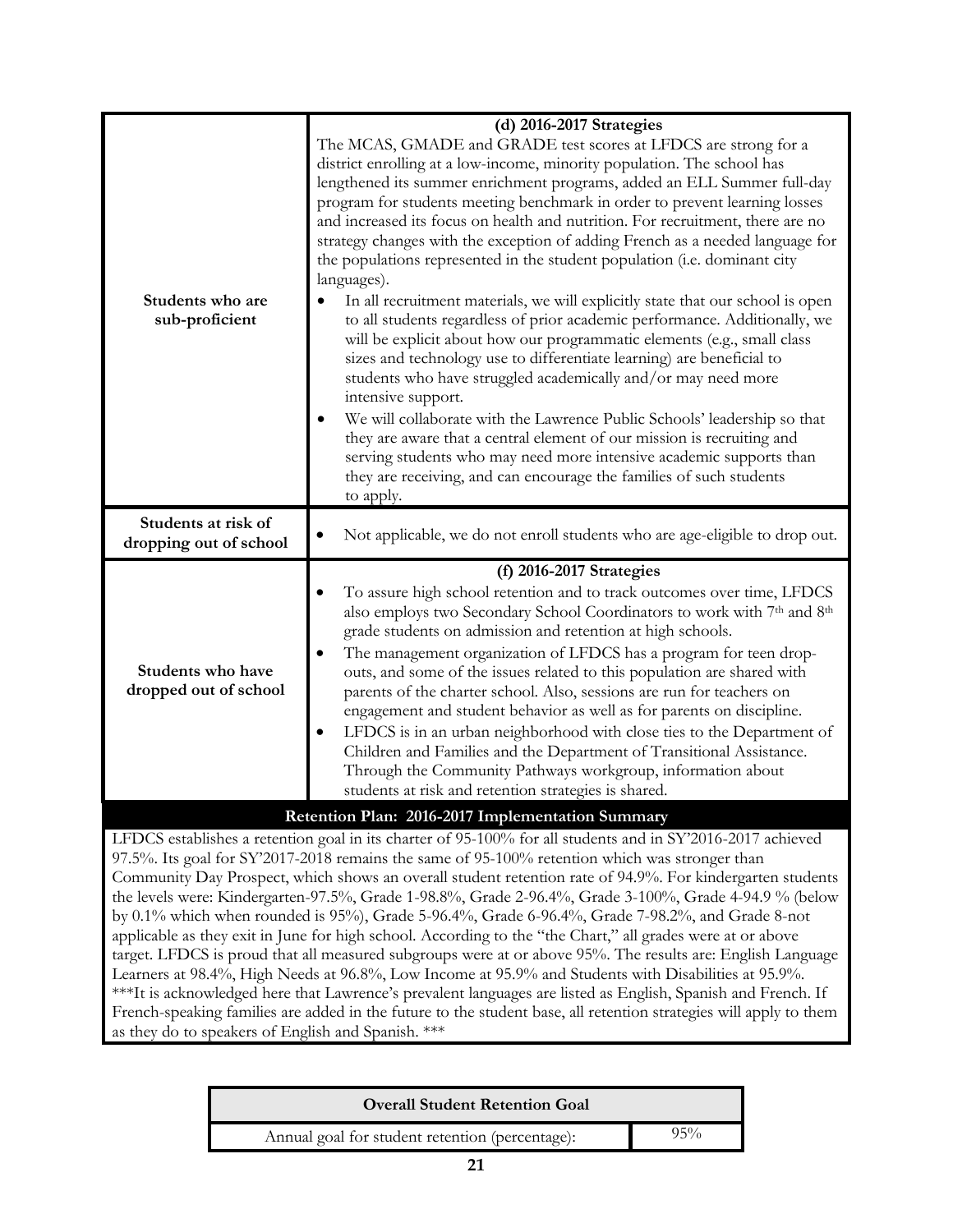| Special education students/students with disabilities                                                                                                                                                                                                                                                                       |                                                                                                                                                                                                                                                                                                                                                                                                                                                                                                                                                                                                                                                                                                                                                                                                                                                                                                                                                                                                                                                                                       |  |  |  |
|-----------------------------------------------------------------------------------------------------------------------------------------------------------------------------------------------------------------------------------------------------------------------------------------------------------------------------|---------------------------------------------------------------------------------------------------------------------------------------------------------------------------------------------------------------------------------------------------------------------------------------------------------------------------------------------------------------------------------------------------------------------------------------------------------------------------------------------------------------------------------------------------------------------------------------------------------------------------------------------------------------------------------------------------------------------------------------------------------------------------------------------------------------------------------------------------------------------------------------------------------------------------------------------------------------------------------------------------------------------------------------------------------------------------------------|--|--|--|
| (a) CHART data<br>Special education<br>students<br>Attrition rate for SY'2016-<br>$17 = 4.1$ ; Retention Rate<br>for SY'2016-17= 95.9.<br>Goal for SY'2017-2018<br>remains: 95% or better<br>third quartile $= 17.1$<br>"Below third quartile: no<br>enhanced/additional<br>strategies needed"                              | (b) 2016-2017 Strategies<br>$\boxtimes$ Below median and third quartile; no enhanced/additional<br>strategies needed<br>Build professional development and demonstrate best practices through<br>$\bullet$<br>the Massachusetts Charter School Association's Model Special Education<br>Model School Project as well as guest access to the LFDCS Learning<br>Management System (Schoology).<br>Provide all students with technology support (hardware and software)<br>and differentiate teaching techniques.<br>Build SPED capacity through an expanded inventory of assessment<br>$\bullet$<br>options.<br>Evaluate SPED referrals and needs in a timely way, assure that all SPED<br>$\bullet$<br>staff receives professional development and possesses certification.<br>Maintain paraprofessional support at the early childhood level and<br>maintain small class size for all grade levels.<br>Provide K-1 home visits to enhance communication with parents of<br>student support services.<br>Involve parents at Board meetings, events and SPED PAC meetings.<br>$\bullet$ |  |  |  |
|                                                                                                                                                                                                                                                                                                                             | Fully integrate the needs of SPED students in RTI and all programs.<br>$\bullet$                                                                                                                                                                                                                                                                                                                                                                                                                                                                                                                                                                                                                                                                                                                                                                                                                                                                                                                                                                                                      |  |  |  |
| Limited English-proficient students/English learners                                                                                                                                                                                                                                                                        |                                                                                                                                                                                                                                                                                                                                                                                                                                                                                                                                                                                                                                                                                                                                                                                                                                                                                                                                                                                                                                                                                       |  |  |  |
| (a) CHART data<br><b>Limited English-</b><br>proficient students<br>Attrition rate for SY'2016-<br>$17 = 1.6\%$ ; Retention Rate<br>for SY'2016-17= 98.4%.<br>Goal for SY'2017-2018<br>remains: 95% or better<br>third quartile= 20.0<br>"Below third quartile: no<br>enhanced/additional<br>strategies needed"             | Maintain Title Three activities for parents and review quarterly the ELL<br>Coordinated Program Review expectations.<br>Fully integrate SEI techniques into professional development resources<br>$\bullet$<br>available on our Learning Management System (Schoology).<br>Provide full translation services to parents at meetings, family events and<br>SPED PAC meetings.<br>Through Spanish translations, maximize participation of non-English<br>$\bullet$<br>speaking parents with: bilingual websites, letters, support services at<br>Quintana Family Center and at parent conferences and by using Spanish-<br>translated "One Call" messages.                                                                                                                                                                                                                                                                                                                                                                                                                              |  |  |  |
|                                                                                                                                                                                                                                                                                                                             | Students eligible for free or reduced lunch (low income/economically disadvantaged)                                                                                                                                                                                                                                                                                                                                                                                                                                                                                                                                                                                                                                                                                                                                                                                                                                                                                                                                                                                                   |  |  |  |
| (a) CHART data<br>Low Income<br>(Students eligible for<br>free or reduced lunch)<br>Attrition rate for SY'2016-<br>17= 4.1%; Retention Rate<br>for SY'2016-17= 95.9%.<br>Goal for SY'2017-2018<br>remains: 95% or better<br>third quartile = 17.2<br>"Below third quartile: no<br>enhanced/additional<br>strategies needed" | (b) 2016-2017 Strategies<br>$\boxtimes$ Below median and third quartile: no enhanced/additional<br>strategies needed<br>Continue to align activities for access, diversity and equity to the charter<br>and LFDCS mission which is "Strengthening FamiliesBuilding<br>Community."<br>Use grants (Title One, Title Three, Title IIA and foundation supports) to<br>$\bullet$<br>supplement the core instructional and student support services.<br>Invite school community to LFDCS' summer Food Fiesta and other<br>$\bullet$<br>special events.<br>Maintain the diversity of parent involvement activities and involve low-<br>$\bullet$<br>income parents in leadership opportunities.                                                                                                                                                                                                                                                                                                                                                                                              |  |  |  |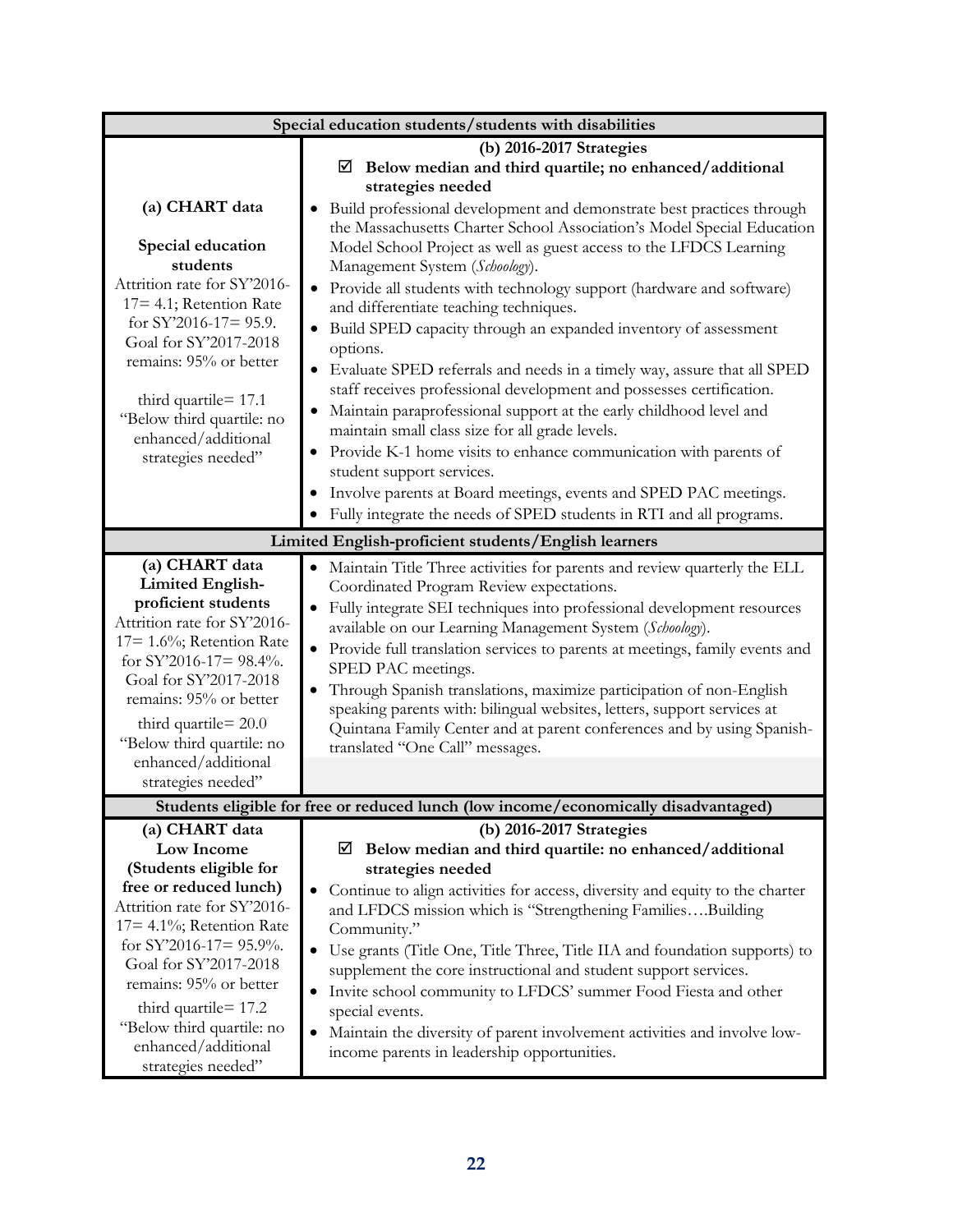| <b>High Needs</b>                                                                                                                                                                | (d) 2016-2017 Strategies                                                                                                                                                                                                                                                                                                                                                                                                                                                                                                                                                                                                                                                                                                                                                                                                                                                                                                                                                                                                                                            |  |  |
|----------------------------------------------------------------------------------------------------------------------------------------------------------------------------------|---------------------------------------------------------------------------------------------------------------------------------------------------------------------------------------------------------------------------------------------------------------------------------------------------------------------------------------------------------------------------------------------------------------------------------------------------------------------------------------------------------------------------------------------------------------------------------------------------------------------------------------------------------------------------------------------------------------------------------------------------------------------------------------------------------------------------------------------------------------------------------------------------------------------------------------------------------------------------------------------------------------------------------------------------------------------|--|--|
| (Students who are<br>sub-proficient)<br>Attrition rate for SY'2016-<br>17= 3.2%; Retention Rate<br>for SY'2016-17= $96.8\%$ .<br>Goal for SY'2017-2018<br>remains: 95% or better | • Offer extended-day Saturday and Summer Programs for intervention,<br>language development and enrichment.<br>Host monthly grade-level meetings on the curriculum and interventions.<br>Maintain low student-to-teacher ratios to allow maximum opportunities<br>for individualized instruction.<br>• Add Professional Development Practices with blended learning to<br>further differentiate instruction and maximize project-based learning.                                                                                                                                                                                                                                                                                                                                                                                                                                                                                                                                                                                                                    |  |  |
| third quartile = 17.5<br>"Below third quartile: no<br>enhanced/additional<br>strategies needed"                                                                                  |                                                                                                                                                                                                                                                                                                                                                                                                                                                                                                                                                                                                                                                                                                                                                                                                                                                                                                                                                                                                                                                                     |  |  |
|                                                                                                                                                                                  | (e) 2016-2017 Strategies                                                                                                                                                                                                                                                                                                                                                                                                                                                                                                                                                                                                                                                                                                                                                                                                                                                                                                                                                                                                                                            |  |  |
| Students at risk of<br>dropping out of school                                                                                                                                    | Through a strong academic program, academic support with high school<br>transitions ("Opening Doors") and in-house and contracted student<br>support services, LFDCS will continue to support the social/emotional<br>needs of all of its students.<br>Continue the high performance of the restructured Opening Doors<br>programs with Secondary School Coordinators increasing the<br>connections between high school admissions and retention.<br>Continued increased data tracking of scholarships and high school<br>progress from the Superintendent's office for results monitoring.<br>LFDCS' Parent Liaison (who is its Homeless Liaison) and the School<br>Nurse (both bilingual) provide support to students and families by<br>identifying warning signs for students who may be at risk of dropping<br>out of school when age-eligible.<br>• Provide scholarships and transportation for homeless students to<br>Summer Academy, work with parents to provide transportation when<br>parents need to leave their homes in an emergency and work with a |  |  |
|                                                                                                                                                                                  | neighborhood homeless shelter for student support.<br>Provide remote access and a webcam in the classroom to students who                                                                                                                                                                                                                                                                                                                                                                                                                                                                                                                                                                                                                                                                                                                                                                                                                                                                                                                                           |  |  |
|                                                                                                                                                                                  | are hospitalized or homebound for an extended period of time.                                                                                                                                                                                                                                                                                                                                                                                                                                                                                                                                                                                                                                                                                                                                                                                                                                                                                                                                                                                                       |  |  |
| Students who have                                                                                                                                                                | (f) 2016-2017 Strategies                                                                                                                                                                                                                                                                                                                                                                                                                                                                                                                                                                                                                                                                                                                                                                                                                                                                                                                                                                                                                                            |  |  |
| dropped out of school                                                                                                                                                            | No change; LFDCS is a Kindergarten to grade 8 school.                                                                                                                                                                                                                                                                                                                                                                                                                                                                                                                                                                                                                                                                                                                                                                                                                                                                                                                                                                                                               |  |  |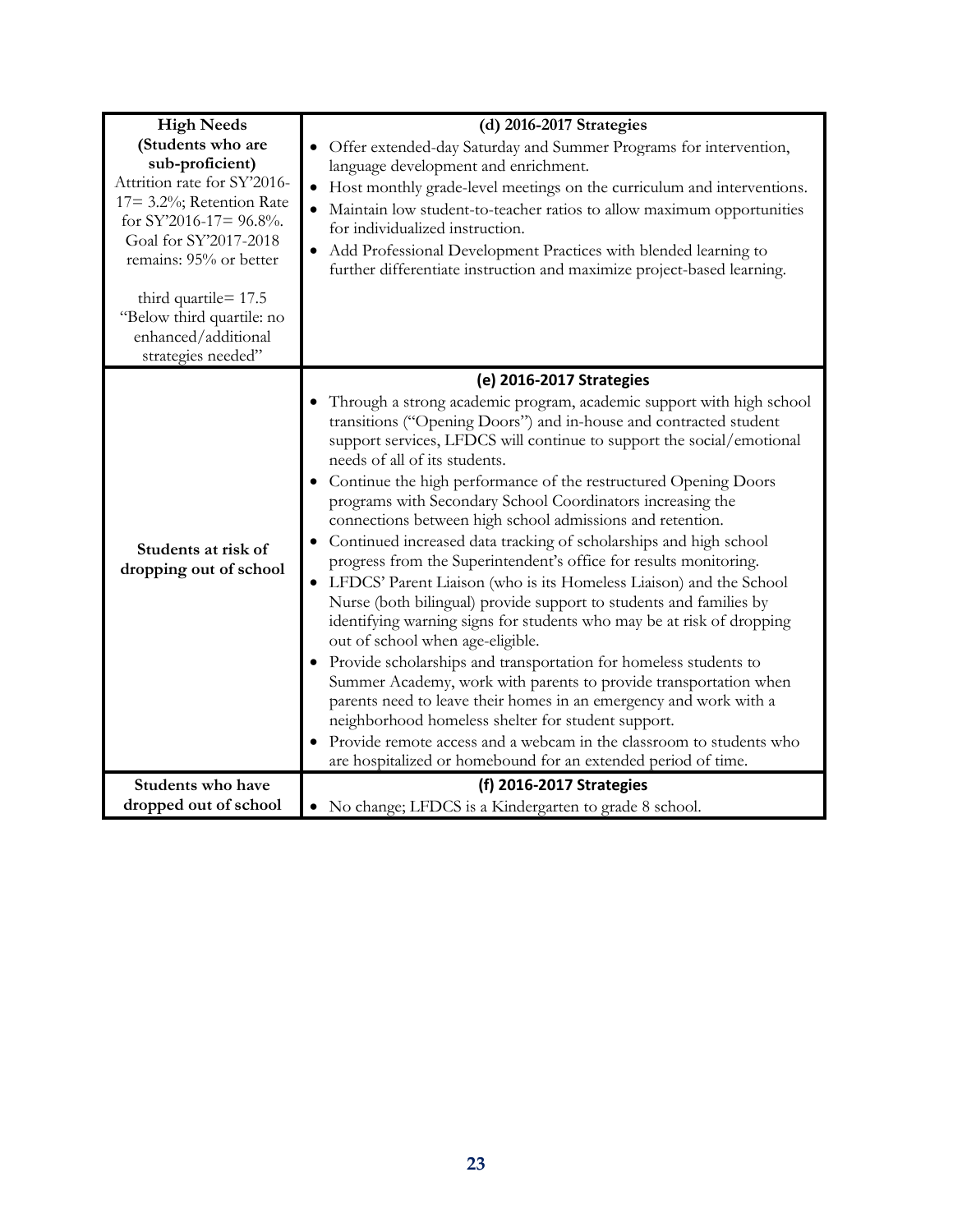# **SCHOOL AND STUDENT DATA**

**<http://profiles.doe.mass.edu/reportcard/rc.aspx?linkid=37&orgcode=04540205&fycode=2016&orgtypecode=6&>**

**Listed below is student demographic and subgroup information from the June, 2017 SIMS report.**

| STUDENT DEMOGRAPHIC AND SUBGROUP INFORMATION |               |                          |  |  |
|----------------------------------------------|---------------|--------------------------|--|--|
| Race/Ethnicity                               | # of students | % of entire student body |  |  |
| African-American                             | 5             | $0.7\%$                  |  |  |
| Asian                                        | $\theta$      | $0.0\%$                  |  |  |
| Hispanic                                     | 701           | 98.2%                    |  |  |
| Native American                              | $\theta$      | $0.0\%$                  |  |  |
| White                                        | 8             | $1.1\%$                  |  |  |
| Native Hawaiian, Pacific Islander            | $\theta$      | $0.0\%$                  |  |  |
| Multi-race, non-Hispanic                     | $\Omega$      | $0.0\%$                  |  |  |
| Special education                            | 51            | $7.1\%$                  |  |  |
| Limited English proficient                   | 189           | 26.5%                    |  |  |
| Economically Disadvantaged                   | 360           | $50.4\%$                 |  |  |

| <b>ADMINISTRATIVE ROSTER FOR SY'2016-2017</b>                            |                                                                                                  |                   |                 |
|--------------------------------------------------------------------------|--------------------------------------------------------------------------------------------------|-------------------|-----------------|
| Name, Title                                                              | <b>Brief Job Description</b>                                                                     | <b>Start Date</b> | <b>End Date</b> |
| Ralph Carrero<br>Superintendent                                          | Chief Executive Officer - Responsible for<br>implementation of mission, policies & budget        | 8/07              |                 |
| Judith Marley, EdD<br>Asst. Superintendent                               | Responsible for Administration, Reporting and<br>Compliance; Serves as Superintendent's designee | 9/14              |                 |
| Susan Earabino, EdD<br>Principal                                         | Head of Educational Program - Hiring, supervision,<br>training, evaluation of staff/curriculum   | 7/14              |                 |
| Janis Brodeur<br>Special Education<br>Director                           | Special Education program: staffing, IEPs, establish<br>procedures, etc.                         | 8/13              |                 |
| Jennifer Fanning<br>Head of Lower School                                 | Building operations, student behavior and discipline,<br>schedules, parent communication         | 8/13              |                 |
| Stephanie Cole<br>Head of Upper School                                   | Building operations, student behavior and discipline,<br>schedules, parent communication         | 7/08              |                 |
| Erica Crescenzo,<br>Head of Academy for<br>Early Academic<br>Preparation | Building operations, student behavior and discipline,<br>schedules, parent communication         | 7/14              |                 |
| Justin Hodgkins<br>Food Services Director                                | Food services                                                                                    | 7/16              |                 |
| David Hildt<br>After-School Coordinator                                  | After-school program                                                                             | 8/12              | 6/17            |
| George Masterson<br><b>STEM Coordinator</b>                              | Science curriculum and partnerships                                                              | 8/15              |                 |
| Hali Castleman<br>ELL/RTI Coordinator                                    | ELL/RTI program                                                                                  | 9/13              |                 |
| June Kim, EdD<br>Digital Instructor                                      | <b>Blended Learning Program</b>                                                                  | 7/14              | 8/17            |

**Please Note:** The Director of Finance, Technology Coordinator and Maintenance Supervisor all do work for the Lawrence Family Development Charter School but are employed by Lawrence Family Development, Inc., the management organization for Lawrence Family Development Charter School.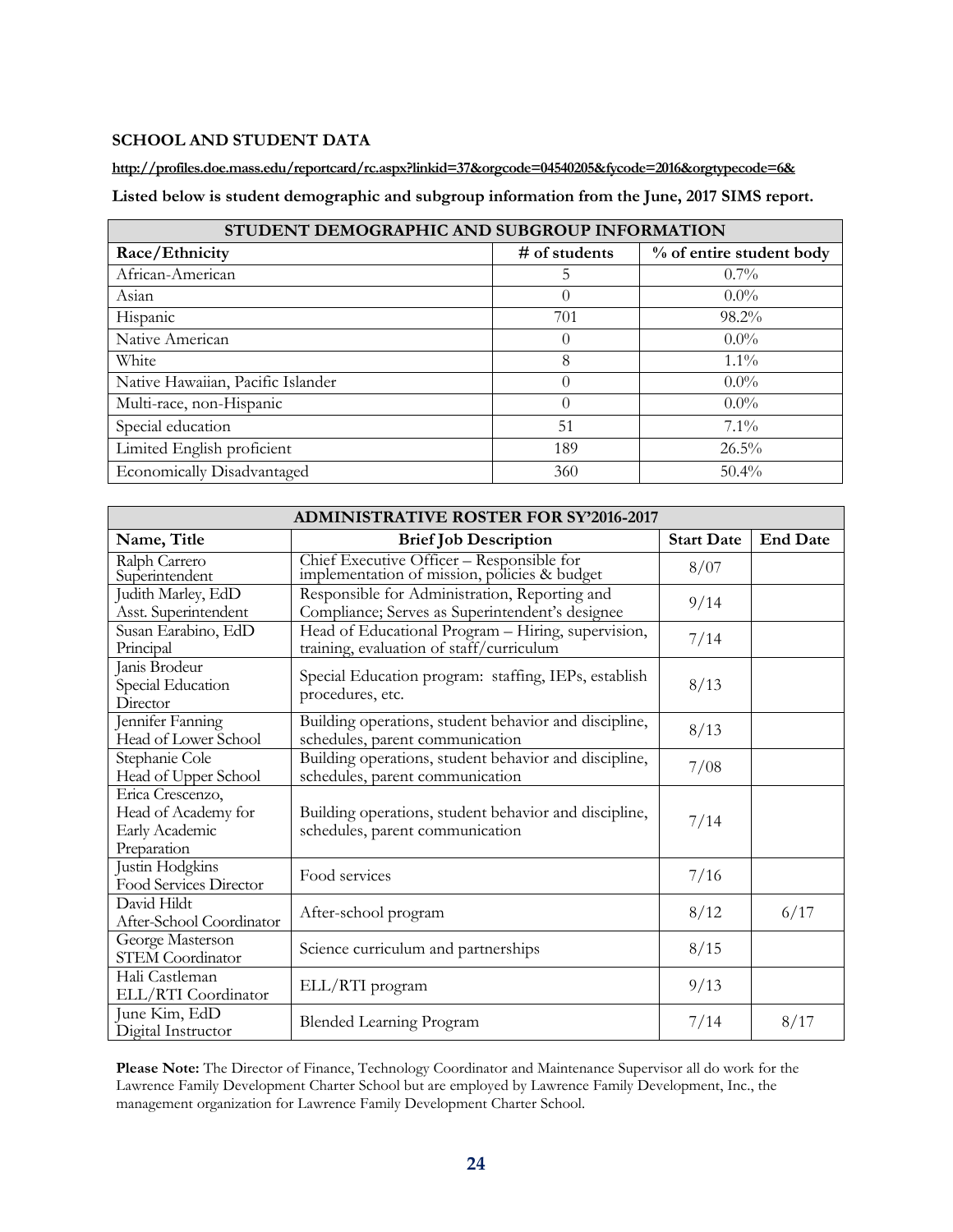| TEACHERS AND STAFF ATTRITION FOR SY'2016-2017  |                    |                     |                                         |                               |                                 |
|------------------------------------------------|--------------------|---------------------|-----------------------------------------|-------------------------------|---------------------------------|
|                                                | Number last day of |                     | Departures during                       | Departures end of             | <b>Reason</b> for               |
|                                                | SY'2016-2017       |                     | SY'2016-2017                            | SY'2016-2017                  | departure                       |
|                                                |                    |                     |                                         |                               | 3 resigned,                     |
| Teachers                                       | 63                 |                     | 3                                       | 5                             | 1 relocated,                    |
|                                                |                    |                     |                                         |                               | 4 non-renewals                  |
|                                                |                    |                     |                                         |                               | 1 disability, 4                 |
| Other Staff                                    | 49                 |                     | 3                                       | 8                             | non-renewals, 1<br>relocated, 5 |
|                                                |                    |                     |                                         |                               | resigned                        |
|                                                |                    |                     |                                         |                               |                                 |
|                                                |                    |                     | <b>BOARD OF TRUSTEES - SY'2016-2017</b> |                               |                                 |
|                                                |                    |                     |                                         |                               | Number & length                 |
|                                                |                    |                     |                                         | Area of expertise             | of term(s)                      |
| Name                                           | Position           |                     | <b>Committee Affiliation</b>            | and/or additional role        | including date of               |
|                                                |                    |                     |                                         | at school                     | election and                    |
|                                                |                    |                     |                                         |                               | expiration of term              |
| Raquel Bauman                                  | President          |                     | LFD, Inc. representative                | Retired                       | 2 <sup>nd</sup> term            |
|                                                |                    |                     |                                         |                               | 2/2011-8/2017                   |
|                                                |                    |                     |                                         | Professor                     | 2 <sup>nd</sup> term            |
| Joan Thompson                                  | Vice President     |                     | LFD, Inc. representative                | <b>Endicott College</b>       | $9/2013 - 8/2019$               |
|                                                |                    |                     |                                         | Retired                       |                                 |
| Anne Hemmer                                    | Treasurer          |                     | LFD, Inc. representative                | <b>East Boston Savings</b>    | 3rd term                        |
|                                                |                    |                     |                                         | Bank                          | 2/2010-8/2019                   |
|                                                |                    |                     |                                         | Paraprofessional              | 3rd term                        |
| Henry Vargas                                   | Clerk              |                     | Parent representative                   | St. Anne's School             | $10/09 - 8/2017$                |
|                                                |                    |                     |                                         |                               | 1 <sup>st</sup> term            |
| Rafael Abislaiman                              | Member             |                     | LFD, Inc. representative                | <b>Executive Director</b>     |                                 |
|                                                |                    |                     |                                         | Merrimack Valley WIB          | 9/2014-8/2017                   |
| Rita Almanzar                                  | Member             |                     | Parent representative                   | Tech Assistant                | $2nd$ term                      |
|                                                |                    |                     |                                         | Lowell General Hospital       | $9/2013 - 8/2019$               |
|                                                |                    |                     | Registered Nurse                        | $1st$ term                    |                                 |
| Joe Figuereo                                   | Member             |                     | Alumni representative                   | Concord Behavioral            | $9/2015 - 8/2018$               |
|                                                |                    |                     |                                         | Health                        |                                 |
|                                                |                    |                     |                                         | Discipline Coordinator        | 1st term                        |
| Ana Medina                                     | Member             |                     | LFD, Inc. representative                | <b>Greater Lawrence</b>       | 9/2014-8/2017                   |
|                                                |                    |                     |                                         | Vocational High School        |                                 |
| Ilonka Mora                                    | Member             |                     | Parent representative                   | Quality Control Clerk         | 3rd term                        |
|                                                |                    |                     |                                         | The Gem Group                 | 12/2010-8/2019                  |
|                                                |                    |                     |                                         | <b>HIM Scanner Lead Clerk</b> | 2 <sup>nd</sup> term            |
| Yokasta Perez                                  | Member             |                     | Parent representative                   | Greater Lawrence Family       | 9/2013-8/2019                   |
|                                                |                    |                     |                                         | Health Center                 |                                 |
|                                                |                    |                     |                                         | Site Services Supervisor      | 2 <sup>nd</sup> term            |
| Beilis Soto<br>Member<br>Parent representative |                    | Cummings Properties | 9/2013-8/2019                           |                               |                                 |
|                                                |                    |                     |                                         | Senior Lender                 |                                 |
| Greg Spurr                                     | Member             |                     | LFD, Inc. representative                | Middle Market Lending         | 1 <sup>st</sup> term            |
|                                                |                    |                     |                                         | TD Bank N.A                   | 9/2014-8/2017                   |
|                                                |                    |                     |                                         | Engineer                      | 1st term                        |
| Victor Vega                                    | Member             |                     | Alumni representative                   | Beta Group Inc.               | 9/2015-8/2018                   |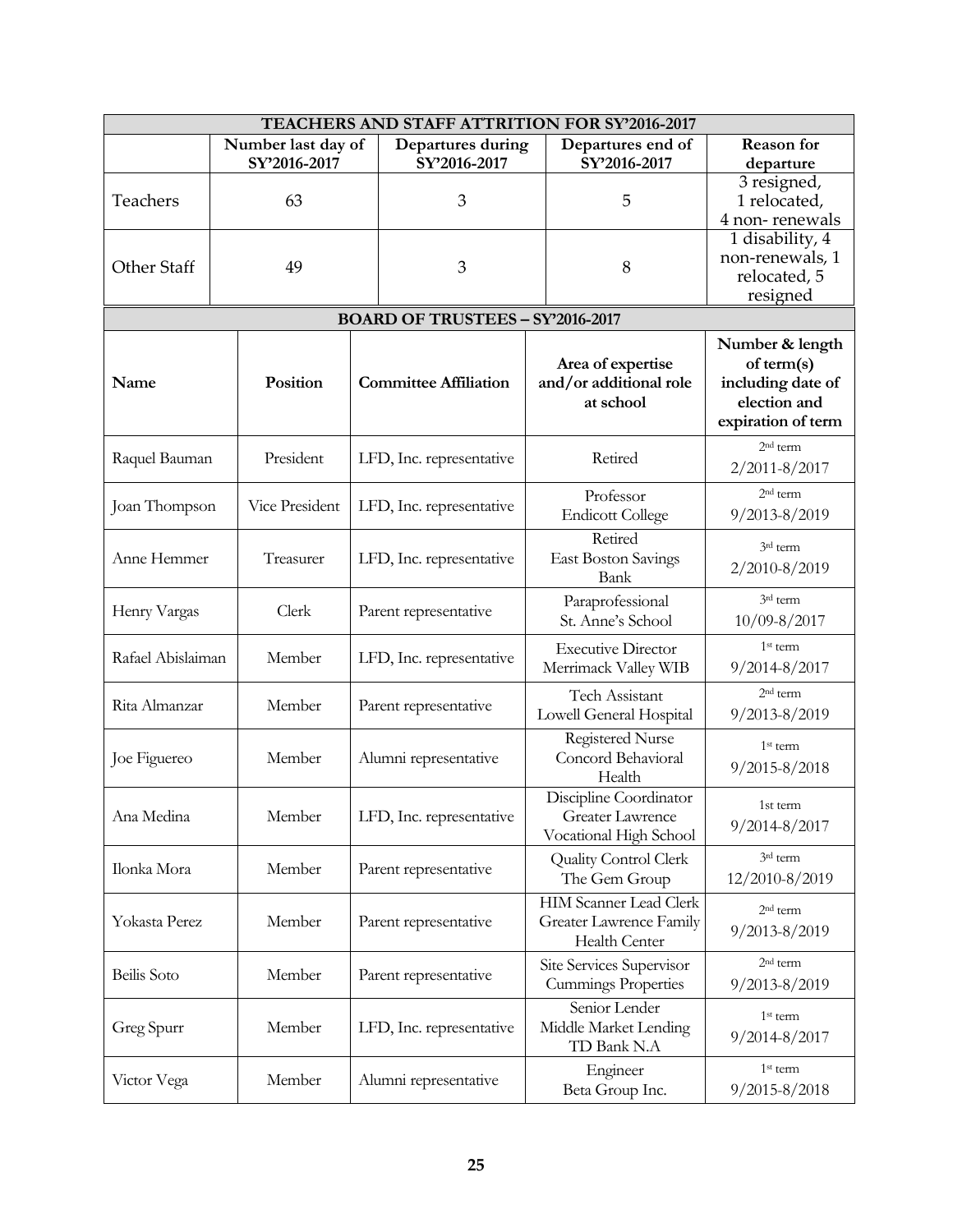# **Additional Required Information**

# **Key Leadership Changes**

| Position                                              | Name        |
|-------------------------------------------------------|-------------|
| Board of Trustees Chairperson                         | N/A         |
| Charter School Leader                                 | N/A         |
| Assistant Charter School Leader                       | N/A         |
| Principal                                             | N/A         |
| Head of School Academy for Early Academic Preparation | N/A         |
| Head of Lower School                                  | N/A         |
| Head of Upper School                                  | N/A         |
| Special Education Director                            | N/A         |
| <b>MCAS</b> Test Coordinator                          | N/A         |
| SIMS Coordinator                                      | N/A         |
| English Language Coordinator                          | N/A         |
| Communications Director/Public Records Officer        | Susan Lyons |
| School Business Official                              | Susan Perry |
| <b>SIMS</b> Contact                                   | Jamie Wu    |

# **Enrollment**

| Action                              | For SY'2018-2019  |
|-------------------------------------|-------------------|
| <b>Student Application Deadline</b> | February 23, 2018 |
| Lotterv                             | March 7, 2018*    |

\* Lottery date moved up to first Wednesday in March due to the fact that adequate time is needed to compile and submit pre-enrollment and waitlist data by the March 15 deadline.

**Complaints –**There were no complaints during SY'2016-2017.